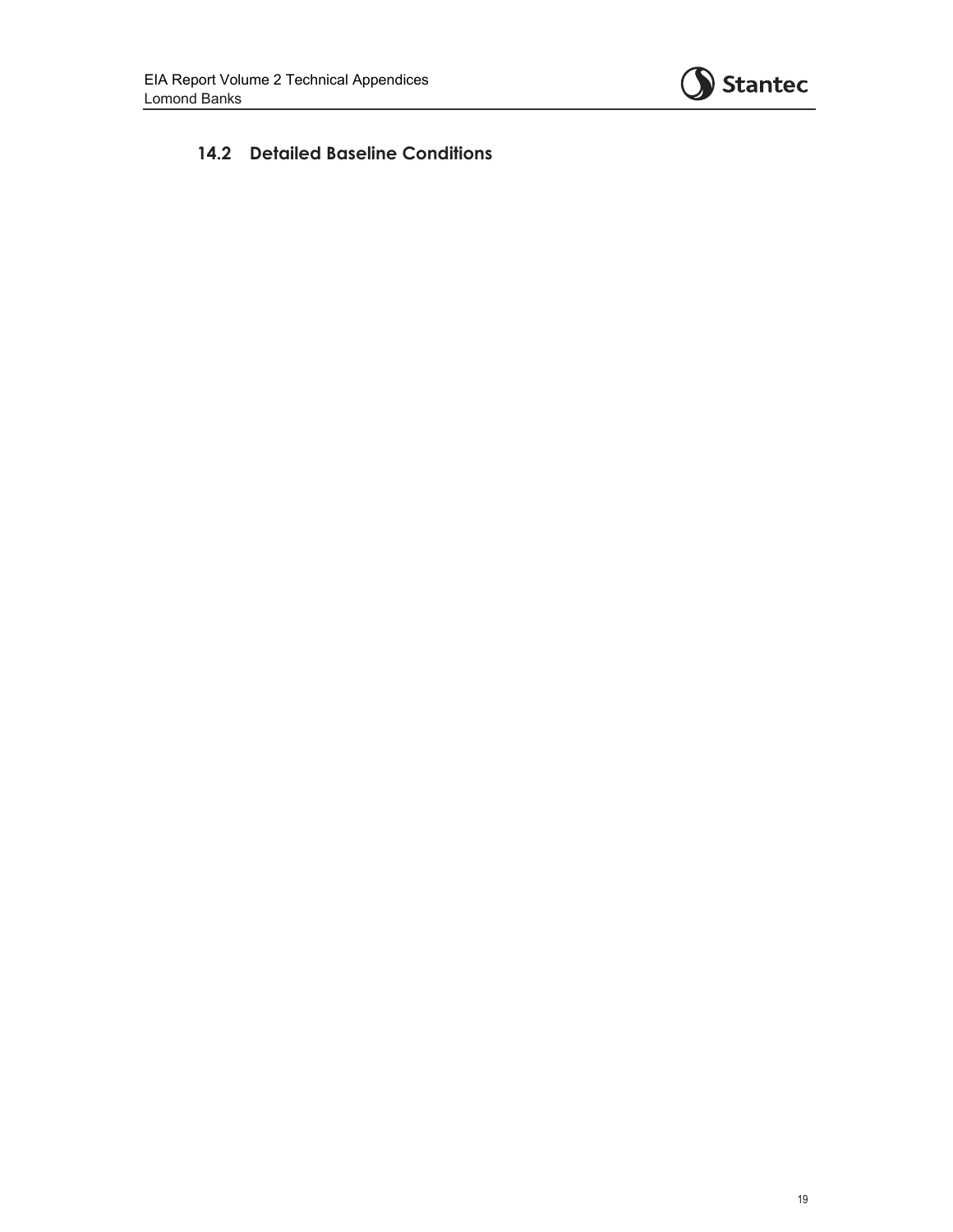

| <b>Job Name:</b>                 | Lomond Banks – Socio-economic, Tourism, Recreation and Public Access<br><b>Chapter</b> |
|----------------------------------|----------------------------------------------------------------------------------------|
| Date:                            | <b>March 2022</b>                                                                      |
| <b>Prepared By: Aaron Doidge</b> |                                                                                        |
|                                  | <b>Reviewed By: Mark Johnston</b>                                                      |
|                                  | <b>Approved By: Mark Johnston</b>                                                      |
| Subject:                         | <b>Appendix 14.2 – Detailed Baseline Conditions</b>                                    |

# **1 Detailed Baseline Conditions**

### **1.1 Introduction**

- This appendix supports the assessment of likely significant socio-economic, tourism, recreation and public access effects from Lomond Banks ('the Proposed Development) on land to the north of Balloch.
- 1.1.2 The purpose of this appendix is to characterise the existing socio-economic, tourism, recreation and public access conditions (the baseline) and to identify the sensitivity of relevant receptors likely to be affected by the Proposed Development during its construction and operational phases.
- 1.1.3 The appendix is structured as follows:
	- **•** Methodology;
	- Key Receptors;
	- Scoping Responses;
	- **Baseline Conditions; and**
	- Receptor Sensitivity.

### **1.2 Methodology**

- 1.2.1 To inform this assessment, a desk-based review of baseline conditions was undertaken to establish relevant baseline socio-economic, tourism, recreation and public access conditions at the Site and across the identified Study Areas, as well as to consider how these conditions compare with the regional and national average. The assessment has adopted three Study Areas, each focused upon the geographical area where different types of socio-economic, tourism, recreation and public access effects are likely to occur which have the potential to be considered significant in the context of the EIA Regulations:
	- **Socio-economic and Labour Market Study Area:** Socio-Economic receptors that affect the local and wider labour market will be assessed for three areas surrounding the development, the local area with a 15-minute drive time catchment, the wider area with a 30-minute catchment and the wider area with a 45-minute catchment;
	- **Tourism and Recreation Study Area**: Tourism effects will be assessed within a 7.5km radius of the site, capturing key tourism and recreational assets. This Study Area will consider the 'primary' visual and setting effects (reported within **Chapter 11 – Landscape**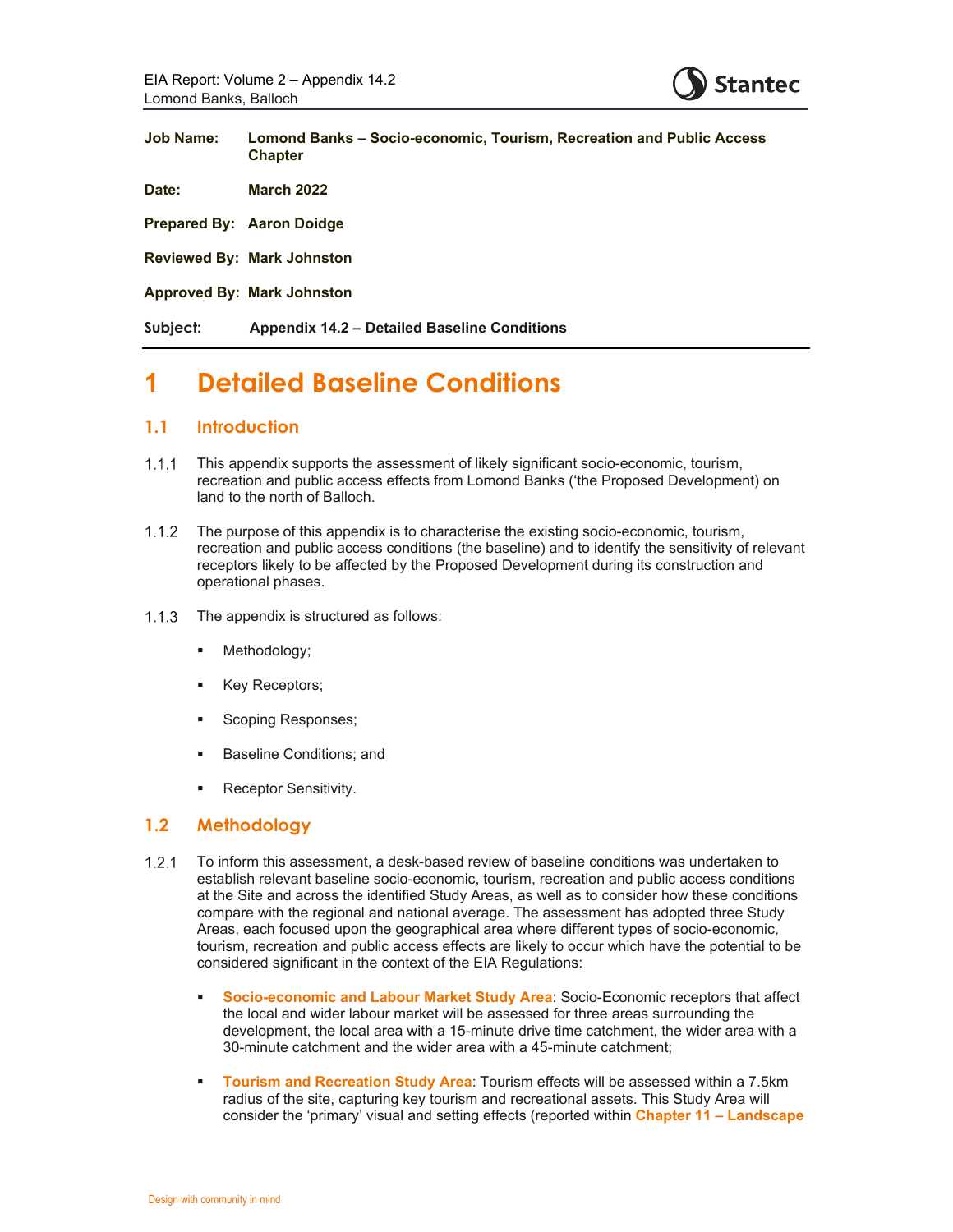

**and Visual Impact)** from the Proposed Development with the potential to generate 'secondary' tourism and recreation effects from the Proposed Development and the potential to generate visual and setting effects. This assessment will capture likely significant effects as reported within **Chapter 11 – Landscape and Visual Impact**; **Chapter 12 – Traffic and Transport**; and **Chapter 13 – Archaeology and Cultural Heritage**; and

**Public Access Study Area:** Public access effects will be assessed within a 10km radius of the site, capturing key public access routes and tourist recreational routes.

### **Key Receptors**

### **Labour Market**

- 1.2.2 For employment effects, the availability of labour and skills is critical in accommodating the demands, needs and requirements of the Proposed Development. The sensitivity of the labour market is defined by the following considerations:
	- **The size of the labour market of the Socio-economic Study Area and levels of** participation in these;
	- The availability of skilled and unskilled labour in the Socio-economic Study Area relative to national averages;
	- The proportion of employment in relevant sectors (e.g. construction workers) within the Socio-economic Study Area; and
	- Average levels of remunerations associated with participation in the labour market of the Socio-economic Study Area.

#### **Key Business Sectors**

- The key business sectors of construction and Accommodation and Food Services are relevant to the Proposed Development and have therefore been considered as receptors in the assessment of likely socio-economic effects.
- The sensitivity of these sectoral receptors has been determined with reference to their importance to the Socio-economic Study Area and susceptibility to potential changes as a result of the Proposed Development. Receptor sensitivity (Negligible to High) of relevant receptors was therefore defined on a case-by-case basis using the baseline information presented below.

#### **Public Access**

 For public access effects, the national, regional and local importance of each identified receptor was considered to determine the sensitivity of each to change resulting from the Proposed Development.

#### **Tourism and Recreation**

1.2.6 Key components of the tourism and recreation business sector with the potential to be affected by the Proposed Development were identified, as well as considering impacts on the sector as a whole. Notwithstanding the unique characteristics and offerings of all individual tourism and recreational assets across the Tourism and Recreation Study Area, receptors of relevance to this assessment can be categorised under six broad groupings, each with varying sensitivity to changes in visitor attractiveness: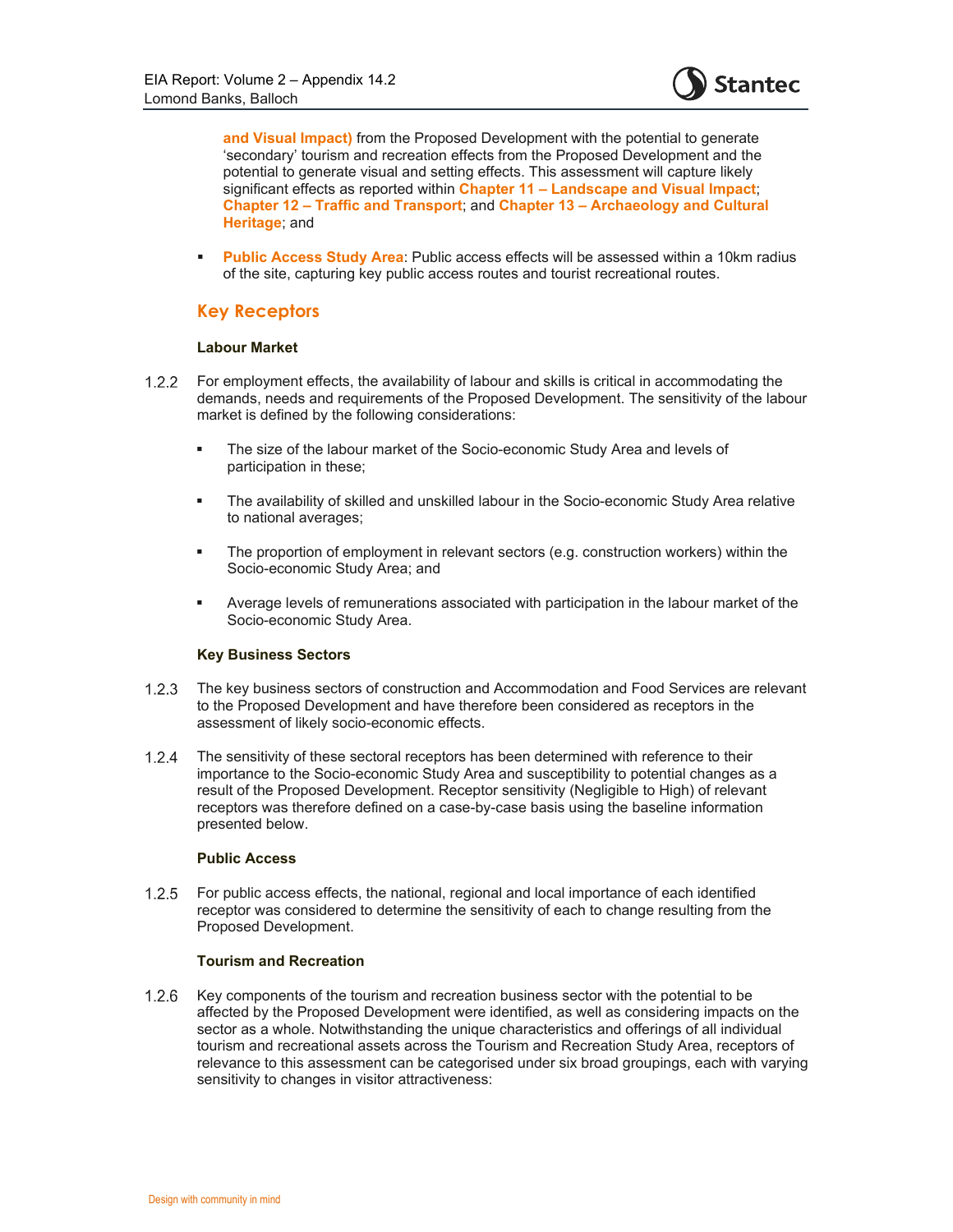

- **Indoor tourist destinations;**
- **•** Outdoor tourist destinations;
- **Hospitality;**
- **Visitor accommodation;**
- **Recreational activities in the open countryside; and**
- **Tourists travelling (by road) through the open countryside.**
- 1.2.7 The baseline information below identifies relevant tourism assets within the assessed Tourism & Recreation Study Area and characterises both the importance and susceptibility of each sectoral component to potential changes in terms of visitor attractiveness, numbers and expenditure. This underpins the sensitivity ratings assigned to each key component of the tourism and recreation sector in **Section 6**. This sectoral approach to defining receptor sensitivity differs from individual user-based landscape, visual, cultural heritage and access sensitivities assigned to individual tourism and recreation related receptors, as identified separately in relevant technical assessment chapters of the EIA Report.

### **Scoping Responses**

**Table 14-1** below outlines the Scoping consultation responses relevant to **Chapter 14 – Socio-economics, Tourism, Recreation and Public access**.

| <b>Consultee</b><br><b>Source</b> |                               | <b>Issue Raised</b>                                                                                                                                                                                                                                                                                                                           | <b>Response/Action</b>                                                                                                                                                                                                                                                                                                                         |
|-----------------------------------|-------------------------------|-----------------------------------------------------------------------------------------------------------------------------------------------------------------------------------------------------------------------------------------------------------------------------------------------------------------------------------------------|------------------------------------------------------------------------------------------------------------------------------------------------------------------------------------------------------------------------------------------------------------------------------------------------------------------------------------------------|
|                                   | Formal<br>Scoping<br>Response | Notes that the socio-economic chapter<br>consider public access with cross<br>reference to the Traffic and Transport<br>EIAR Chapter where relevant.<br>Recommended that 'access' is stated in<br>the topic/chapter heading.                                                                                                                  | <b>Chapter 11 - Socio-economics,</b><br><b>Tourism, Recreation and Public</b><br><b>Access</b> provides an assessment of<br>likely significant effects on all<br>identified socio-economic (labour<br>market), tourism and recreation and<br>public access receptors within each<br>of the defined Study Areas.                                |
| <b>I I TNPA</b>                   | Formal<br>Scoping<br>Response | Accessibility to, and any impacts of, the<br>Proposed Development on public and<br>core paths during the construction and<br>operation phases should be clearly<br>identified and assessed within the<br>Chapter.                                                                                                                             | Noted Chapter 11 - Socio-<br>economics, Tourism, Recreation<br>and Public Access assess the<br>accessibility to and impacts on key<br>public access routes during both the<br>construction and operation of the<br>Proposed Development. Information<br>is also provided with regard to<br>embedded/further mitigation within<br>this Chapter. |
|                                   | Formal<br>Scoping<br>Response | Consider impacts on core paths and<br>rights of way but also areas that<br>presently provide unhindered movement<br>and informal routes that may not be<br>designated.<br>In particular, the woodlands and loch-<br>side beaches are popular with visitors<br>and residents. Beach side recreation<br>(alongside the Maid of the Loch slipway | Noted Chapter 11 - Socio-<br>economics, Tourism, Recreation<br>and Public Access assess any<br>impacts on key public access routes<br>as well as areas that provide<br>unhindered movement/informal<br>routes.<br>A full list of identified receptors of<br>relevance to this assessment are                                                   |

Table 14-1: Scoping Responses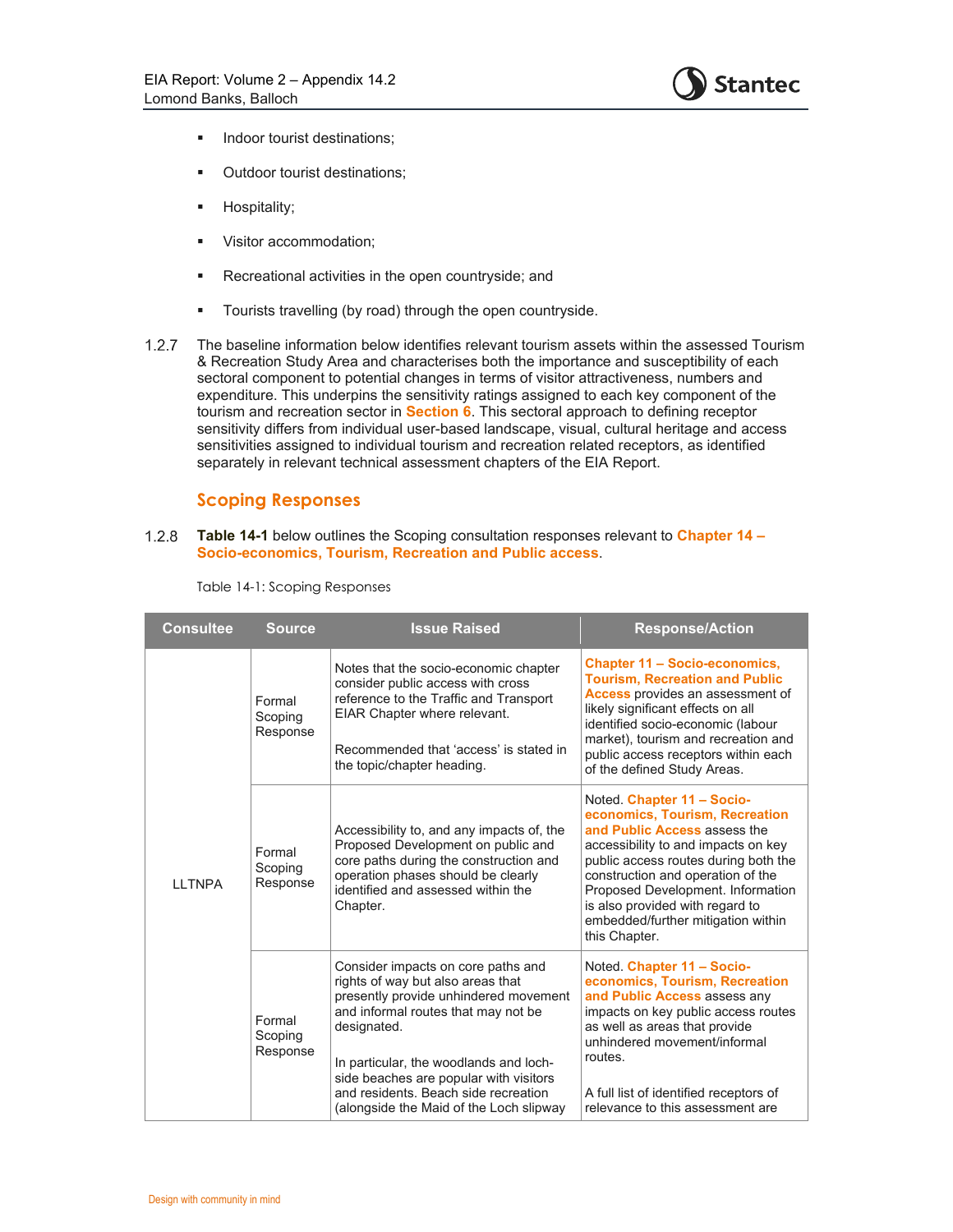

|  | <b>Consultee</b>                    | <b>Source</b>                                                                                                                                                                                                                                                                                                                                | <b>Issue Raised</b>                                                                                                                                                                                                                                                                                                                                                                                                                   | <b>Response/Action</b>                                                                                                                                                                                                                                                                                                                                                                                                                                                                                                                        |
|--|-------------------------------------|----------------------------------------------------------------------------------------------------------------------------------------------------------------------------------------------------------------------------------------------------------------------------------------------------------------------------------------------|---------------------------------------------------------------------------------------------------------------------------------------------------------------------------------------------------------------------------------------------------------------------------------------------------------------------------------------------------------------------------------------------------------------------------------------|-----------------------------------------------------------------------------------------------------------------------------------------------------------------------------------------------------------------------------------------------------------------------------------------------------------------------------------------------------------------------------------------------------------------------------------------------------------------------------------------------------------------------------------------------|
|  |                                     |                                                                                                                                                                                                                                                                                                                                              | & NE Drumkinnon Bay) is well<br>established largely due to convenient<br>access, high quality views and a<br>gradually sloping beach / shallow water.                                                                                                                                                                                                                                                                                 | presented in Section 6 - Receptor<br><b>Sensitivity</b>                                                                                                                                                                                                                                                                                                                                                                                                                                                                                       |
|  | Formal<br>Scoping<br>Response       | Consider the potential and perceived<br>barriers to public access that may arise<br>in relation to the Proposed Development<br>and propose suitable mitigation to<br>maintain barrier free public access.                                                                                                                                    | Noted. Chapter 11 - Socio-<br>economics, Tourism, Recreation<br>and Public Access considers the<br>potential and perceived barriers to<br>public access during the construction<br>and operation of the Proposed<br>Development in the assessment.<br>Further information is provided with<br>regard to embedded and further<br>mitigation where appropriate.                                                                         |                                                                                                                                                                                                                                                                                                                                                                                                                                                                                                                                               |
|  |                                     | Formal<br>Scoping<br>Response                                                                                                                                                                                                                                                                                                                | Consider any associated impacts on the<br>peninsula forming the NW part of<br>Drumkinnon Bay and opportunities to<br>retain and enhance public access.                                                                                                                                                                                                                                                                                | Noted. Chapter 11 - Socio-<br>economics, Tourism, Recreation<br>and Public Access considers any<br>impacts on public access to the<br>peninsula forming the NW part of<br>Drumkinnon Way (as identified in<br><b>Section 6 - Receptor Sensitivity)</b>                                                                                                                                                                                                                                                                                        |
|  | Formal<br>Scoping<br>Response       | To avoid repetition with the landscape<br>and visual chapter, the visual effects<br>relating to the recreation network need<br>not be scoping into this Chapter.<br>The assessment of the impacts on the<br>recreation network in this Chapter should<br>focus on visitor numbers and identify and<br>pressures or conflicts that may arise. | Noted Chapter 11 - Socio-<br>economics, Tourism, Recreation<br>and Public Access assess the<br>visitor attractiveness and tourism<br>potential of each of the identified<br>receptor groupings which could be<br>affected by socio-economic, tourism<br>and recreation changes. This<br>Chapter considers the visual and<br>setting effects from the Proposed<br>Development only insofar as they<br>may influence visitor behaviour. |                                                                                                                                                                                                                                                                                                                                                                                                                                                                                                                                               |
|  |                                     | Formal<br>Scoping<br>Response                                                                                                                                                                                                                                                                                                                | Consultation should be undertaken with<br>LLTNP Access Team with regard to<br>rights of way/core paths and access<br>within the National Park.<br>Consideration should also be given to the<br>previous comments in respect of<br>application 2018/0133/PPP.                                                                                                                                                                          | Noted. Consultation has been<br>undertaken with the relevant groups<br>and stakeholders including statutory<br>and non-statutory consultees.<br>A meeting with the LLTNPA Access<br>Officer took place on the 20 <sup>th</sup> April<br>2022 to discuss public access and<br>rights of way with regards to the<br>Proposed Development.<br>Further information on consultations<br>are outlined in Section 1.3 -<br><b>Consultation of Chapter 14 -</b><br>Socio-economics, Tourism,<br><b>Recreation and Public Access</b><br><b>Chapter</b> |
|  | Historic<br>Environment<br>Scotland | Formal<br>Scoping<br>Response                                                                                                                                                                                                                                                                                                                | Provides a list of nationally important<br>historic environment assets including:<br>×,<br>Woodbank House with Garden<br>Building;<br>٠<br>Loch Lomond;                                                                                                                                                                                                                                                                               | Chapter 10 - Archaeology and<br><b>Cultural Heritage provides an</b><br>assessment of likely significant<br>effects on heritage assets including<br>scheduled monuments and listed                                                                                                                                                                                                                                                                                                                                                            |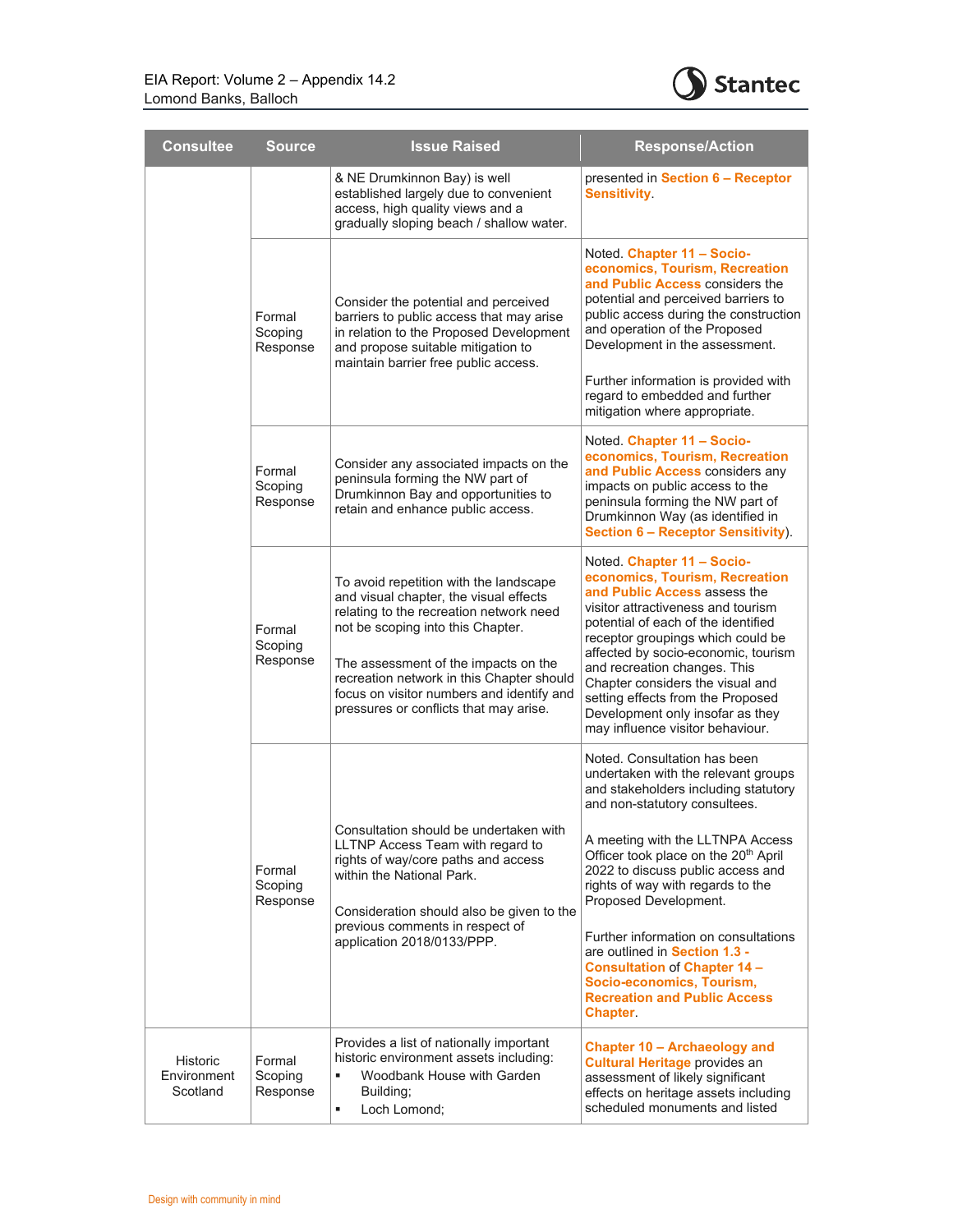

| <b>Consultee</b> | <b>Source</b>                 | <b>Issue Raised</b>                                                                                                                                                                                                                                                                                         | <b>Response/Action</b>                                                                                                                                                                                                                      |
|------------------|-------------------------------|-------------------------------------------------------------------------------------------------------------------------------------------------------------------------------------------------------------------------------------------------------------------------------------------------------------|---------------------------------------------------------------------------------------------------------------------------------------------------------------------------------------------------------------------------------------------|
|                  |                               | Drumkinnon Bay;<br>Winch House including slipway;<br>٠<br>Balloch Castle.<br>٠<br>The response notes the potential for<br>adverse impacts.                                                                                                                                                                  | buildings. Building on this, the<br>assessment of likely tourism and<br>recreational effects provided in this<br>chapter considers the likely effect of<br>such effects on tourism interests and<br>recreational activities where relevant. |
| Nature Scot      | Formal<br>Scoping<br>Response | Notes that designated sites and the<br>habitat and location of the proposed site<br>identified are unlikely to be impacts.<br>However, it is recommended that these<br>sites are considered with regards to the<br>potential indirect effects resulting from an<br>increase in visitor numbers to the area. | <b>Chapter 5 – Ecology sets out a</b><br>range of proposed mitigation<br>measures for the Proposed<br>Development, taking account of                                                                                                        |
|                  | Formal<br>Scoping<br>Response | Notes that advice in relation to impacts<br>on landscape interests within the<br>National Park, non-designated natural<br>heritage interests and outdoor access<br>issues should be determined by the<br>LLTNPA.                                                                                            | potential impacts from construction<br>and operation on qualifying interests<br>and designations.                                                                                                                                           |

### **Baseline Conditions**

### **Settlement Profile**

 Relevant baseline conditions are presented for the Socio-economic and Labour Market; Tourism and Recreation; and Public Access Study Areas where information is available. Scotland has been used as a comparator where appropriate.

### **Settlement Profile**

- LLTNP borders West Dunbartonshire to the south; Argyll and Bute to the north and east; and Stirling to the west. The National Park encompasses around 1,865 sq.km of land and roughly 50% of Scotland's population live within an hour's drive of the park<sup>1</sup>. Despite being situated within the LLTNP local planning authority boundary, the Site also sits within the administrative boundary of West Dunbartonshire Council. The site is located in Balloch.
- LLTNP is formed from parts of West Dunbartonshire to the south; Argyll and Bute to the north and east; and Stirling to the west. The National Park encompasses around 1,865 sq.km of land and roughly 50% of Scotland's population live within an hour's drive of the park2. Despite being situated within the LLTNP local planning authority boundary, the Site sits within the administrative boundary of West Dunbartonshire Council. The site is located in Balloch and benefits from strong connectivity with West Dunbartonshire and Glasgow to the south via the A82 and railway line, benefitting the local economy, tourism, recreation and visitor sector.

<sup>1</sup> Loch Lomond and the Trossachs National Park (No Date). Key Facts. Available online at: https://www.lochlomond-trossachs.org/discover-the-park/key-facts/

<sup>2</sup> Loch Lomond and the Trossachs National Park (No Date). Key Facts. Available online at: https://www.lochlomond-trossachs.org/discover-the-park/key-facts/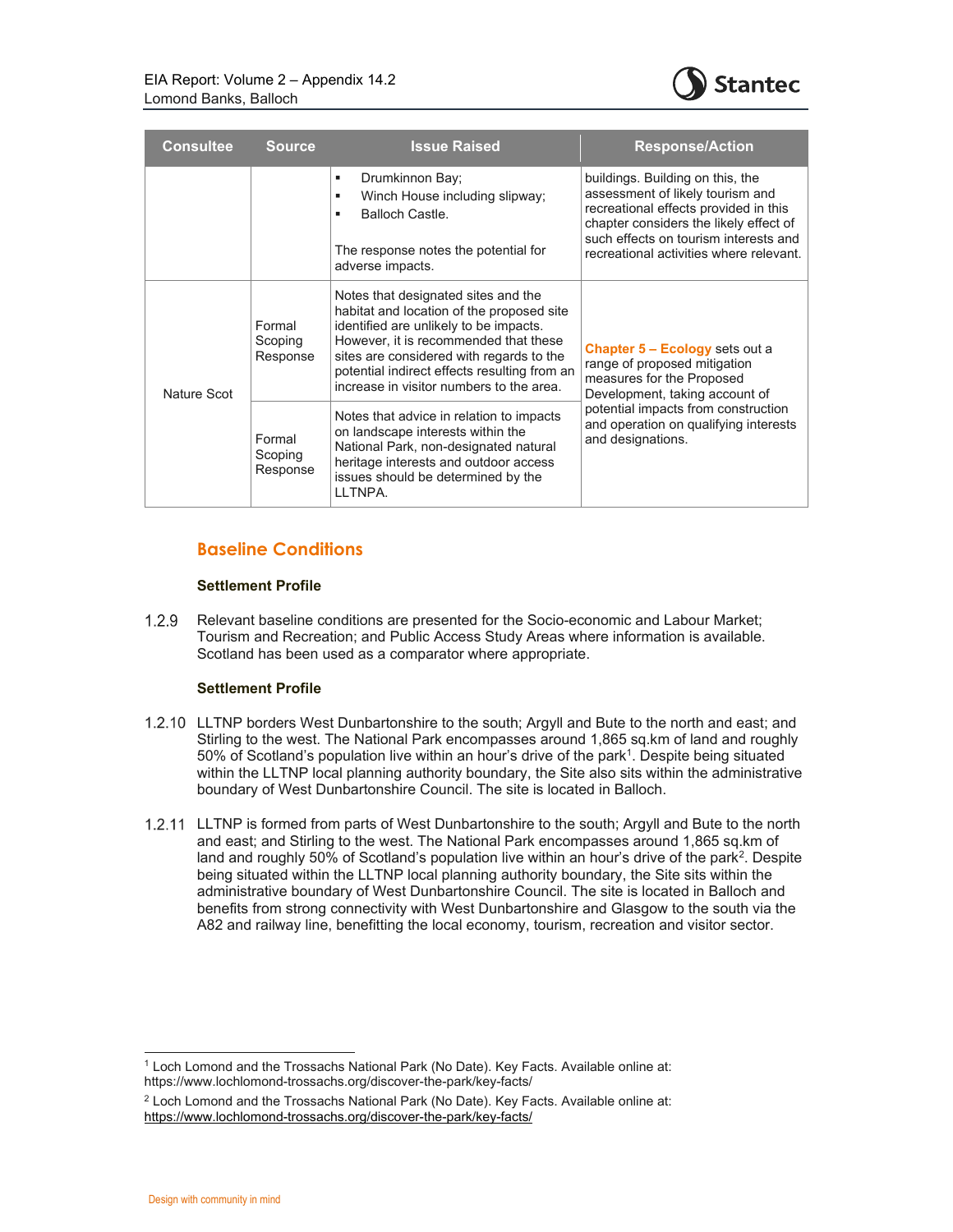

#### **Socio-economic and Labour Market**

#### Population

 The local area has experienced a population increase between 2001 and 2019 (5%). The population of the wider area and wider region have also risen (9% and 11% respectively). This increase is similar to that experienced across Scotland (11%). To 2035, the population of the local area is anticipated to continue to grow, albeit at a slower rate (2%) and the population of the wider area and wider region will increase (7% and 10% respectively).



Figure 1: Population Index (2021 = 100%)

Source: Stantec Calculations using 2021 Data

#### Age Structure

1.2.13 The age structure in the local area reflects an aging population relative to the wider area, wider region and Scotland. There is a higher proportion of people aged over 65 in the local area when compared with the wider area and region. The proportion of children (aged 0 to 15) is similar to that of the wider region and Scotland.

> 16.9% 14.6% 16.6% 16.8% 64.7% 70.9% 66.6% 66.6% 63.8% 18.4% 14.5% 16.8% 19.3% 0% 10% 20% 30% 40% 50% 60% 70% 80% 90% 100% Local Area Wider Area Wider Region Scotland Population by age ■ Children (0-15) ■ Working age (16-64) ■ Retirement age (65+)

Figure 2: Age Structure

Source: Stantec Calculations using 2021 Data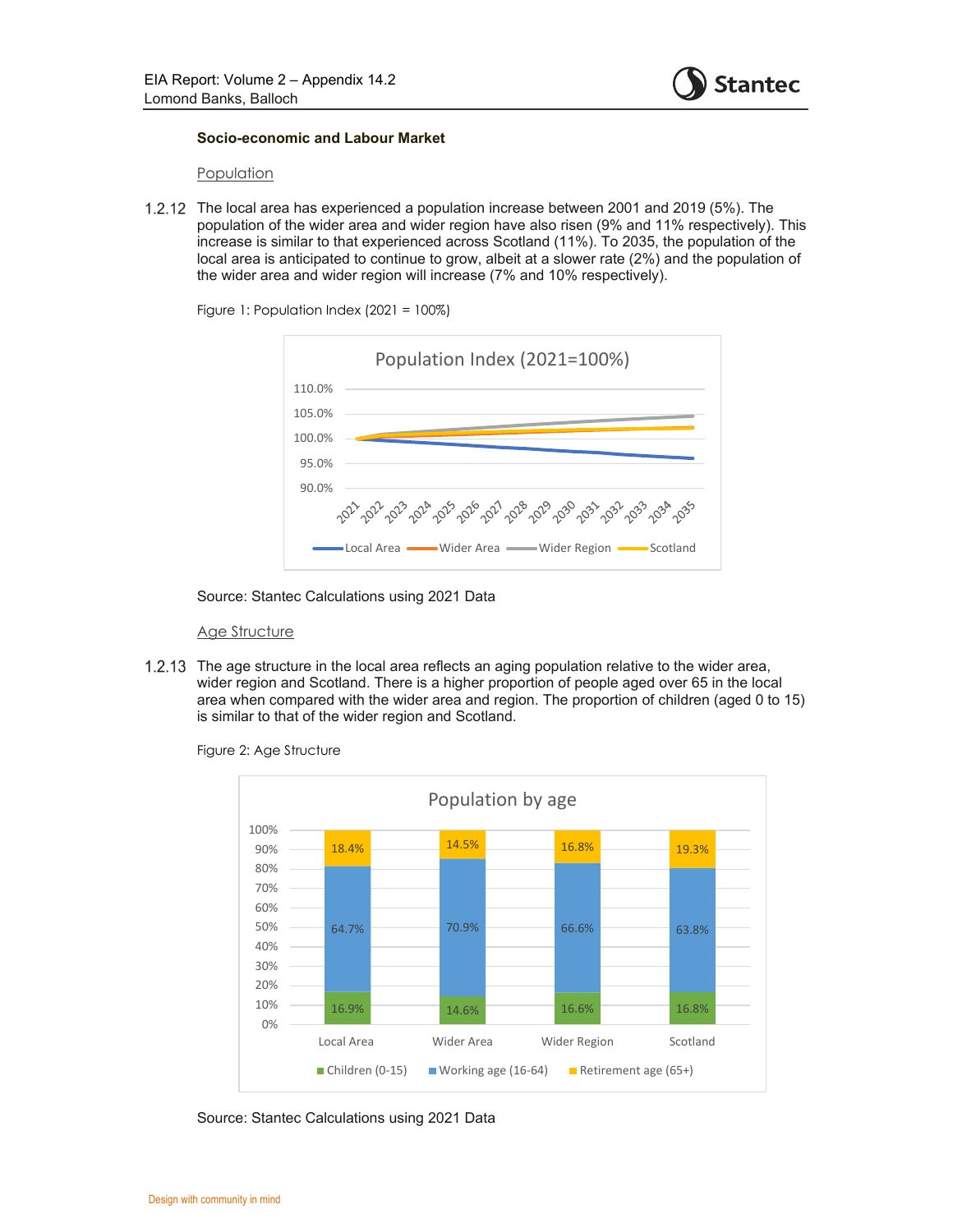

1.2.14 The proportion of working age people is declining across the study area and in Scotland. In the local area, the working age population decreased by 3% from 2001 to 2021 and is predicted to decrease a further 8% to 2035. Contraction in the working age population is also expected in the wider area (falling by 9%) while in the wider area there is expected to be a 12.7% increase. A further 12% and 1.2% respectively are predicted for the 2021-2035 period. The local area has a declining proportion of working age people and an increasing dependency ratio which is likely to put additional pressure on services in the area. Indeed, to 2035, the retirement age population in the local area is predicted to increase by 35% from 2021. This is above the wider area and wider region (31% and 32% respectively) and slightly above expected growth in Scotland (29%).

#### Economic Activity

- 1.2.15 The economic activity rate is a measure of the labour market opportunities available in the area<sup>3</sup> . The local area's level of economic activity (67.7%) is comparable with the wider area, wider region and Scotland (64.3%, 67.1% and 68.1% respectively).
- Economic inactivity in the local area (32.3%) is lower than the wider area (35.7%), and comparable with both the wider region (32.9%) and Scotland (31.9%). Of economically active people, the employment profile is similar across the Study Area, with 8% of people selfemployed within the local area, 8% in the wider area and 7% in the wider region.
- 1.2.17 Of economically inactive people, a higher proportion of people in the local area are retired (46%) compared to the wider area (30%), wider region (40%). The proportion of retired people within the local area is comparable with Scotland (also 46%).

#### Employment Structure

1.2.18 Human health and social work, public administration, defence & compulsory social security and wholesale & retail are the main sources of employment in the local area (comprising 40% of resident employment). This is slightly higher than the wider area and region (36% and 35% respectively) and in Scotland (36%). However, a smaller proportion of residents in the Study Area are employed in wholesale and retail compared to Scotland.

#### Skills and Qualifications

- 1.2.19 National Readership Survey (NRS) social grades area system of demographic classification widely used in market research<sup>4</sup>. Compared to the wider area, wider region and Scotland, the local area has a lower proportion of people in the highest social grades (AB). The Study Area generally has a slightly higher proportion of people (32%) in lowest social (DE) compared to the national average (27%).
- 1.2.20 The local area's educational attainment rate is generally comparable with the wider Study Area (i.e. the wider area and wider region) and Scotland levels, though a higher proportion of people have no qualifications compared to Scotland. Furthermore, a lesser proportion of residents in the local area have Level 4 qualifications or above (22%) compared to the wider area, wider region and Scotland (34%, 32% and 30% respectively).

<sup>&</sup>lt;sup>3</sup> The economic activity rate measures the percentage of the population, both in employment and unemployed that represents the labour supply regardless of their labour status. The figure represents the degree of success of the area in engaging people in productive activity.

<sup>4</sup> Originally developed by the National Readership Survey (NRS). Now used by many other organisations for wider applications and a standard for market research.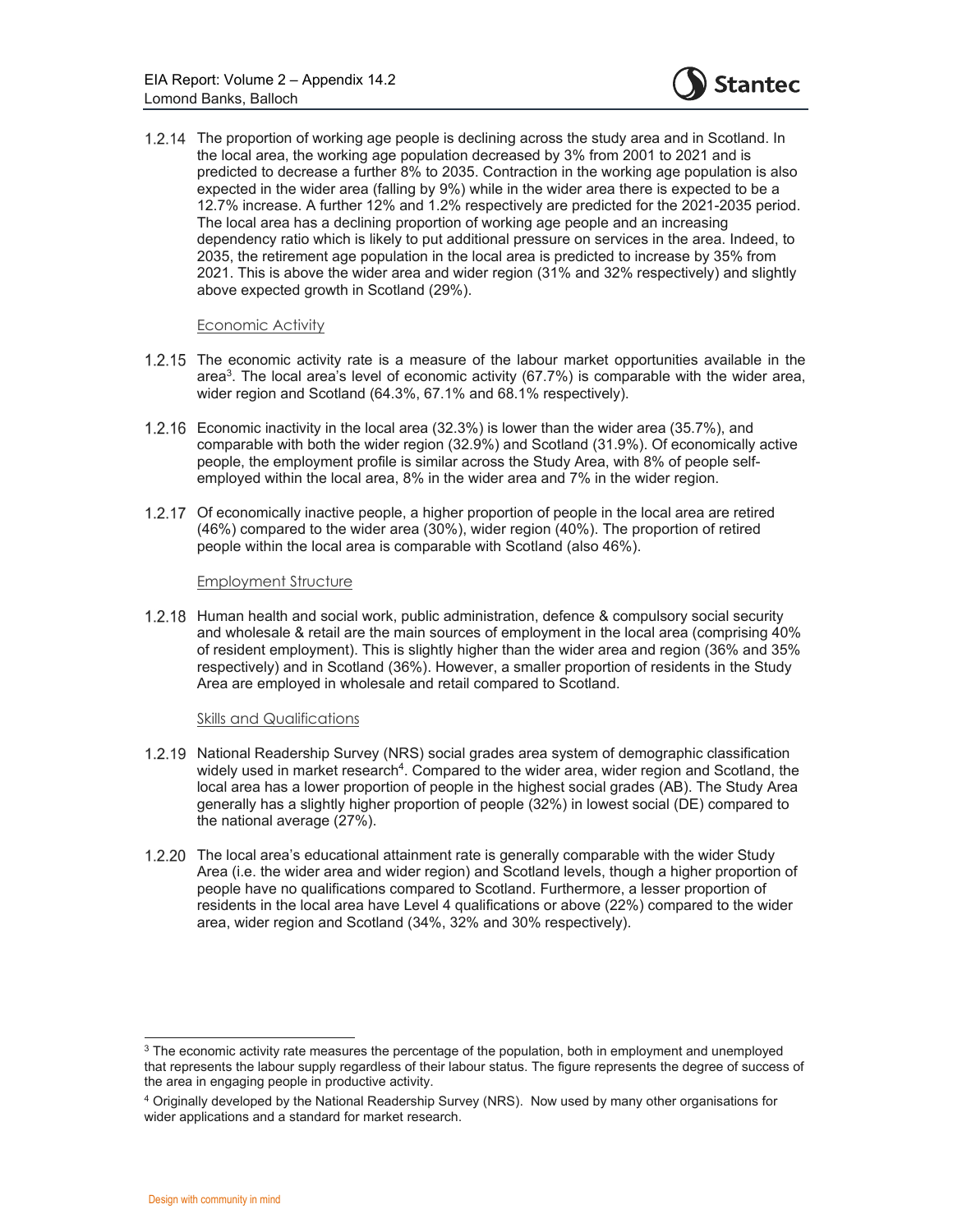

#### Summary

- 1.2.21 The Socio-economic and Labour Market Study Area<sup>5</sup> surrounding the Site is characterised by:
	- An increasing population between 2001 and 2019 and to 2035;
	- A comparable proportion of working age residents with the wider area, wider region and Scotland;
	- A comparable economic activity and inactivity rate with Scotland;
	- A lower proportion of people in highly skilled jobs locally compared to the wider area, wider region and Scotland and a higher proportion of people in semi-skilled/unskilled jobs compared to the wider area, wider region and Scotland;
	- A lower proportion of people with Level 4 qualifications or above compared to the wider area, wider region and Scotland; and
	- A higher proportion of residents have no qualifications compared to Scotland.

#### **Key Business Sectors**

#### Construction Sector

 Across West Dunbartonshire, some 1,200 people were employed in the construction sector in 2019. In 2019, it was estimated that the gross value added (GVA) per construction worker was £47,358 and the gross wage/salary per construction worker was £12,573 within the local authority. There were approximately 304 construction businesses (units) operating throughout West Dunbartonshire in 2019.

#### Tourism Accommodation Sector

1.2.23 Within West Dunbartonshire, some 2,400 people were employed in the tourism and recreation sector $^6$  in 2019. In the same year, it was estimated that the gross value added (GVA) per tourism and recreation worker was £15,752 and the gross wage/salary per worker was £23,958 within the local authority.

#### **Tourism and Recreation**

### Economic Importance of Tourism

- 1.2.24 At the national level the tourism sector is recognised by the Scottish Government as an important part of the Scottish economy, supporting a range of business activity and employment opportunities<sup>7</sup>. The importance of tourism is demonstrated in its status as one of the Scottish Government's six Growth Sectors<sup>8</sup>.
- 1.2.25 The latest available figures show that sustainable tourism generated some £4.1 billion GVA in 2018. Of all overnight visits to Scotland in 2019, some 80% were made by UK residents

 $5$  Defined as the area with a 45-minute drive time.

<sup>6</sup> For the purpose of this chapter, the 'tourism and recreation' sector encompasses the accommodation and food services sectors.

<sup>&</sup>lt;sup>7</sup> Scottish Government (2015). Scotland's Economic Strategy. Available at: https://www.gov.scot/publications/scotlands-economic-strategy/

<sup>8</sup> Scotland's Economic Strategy (2015). Page 42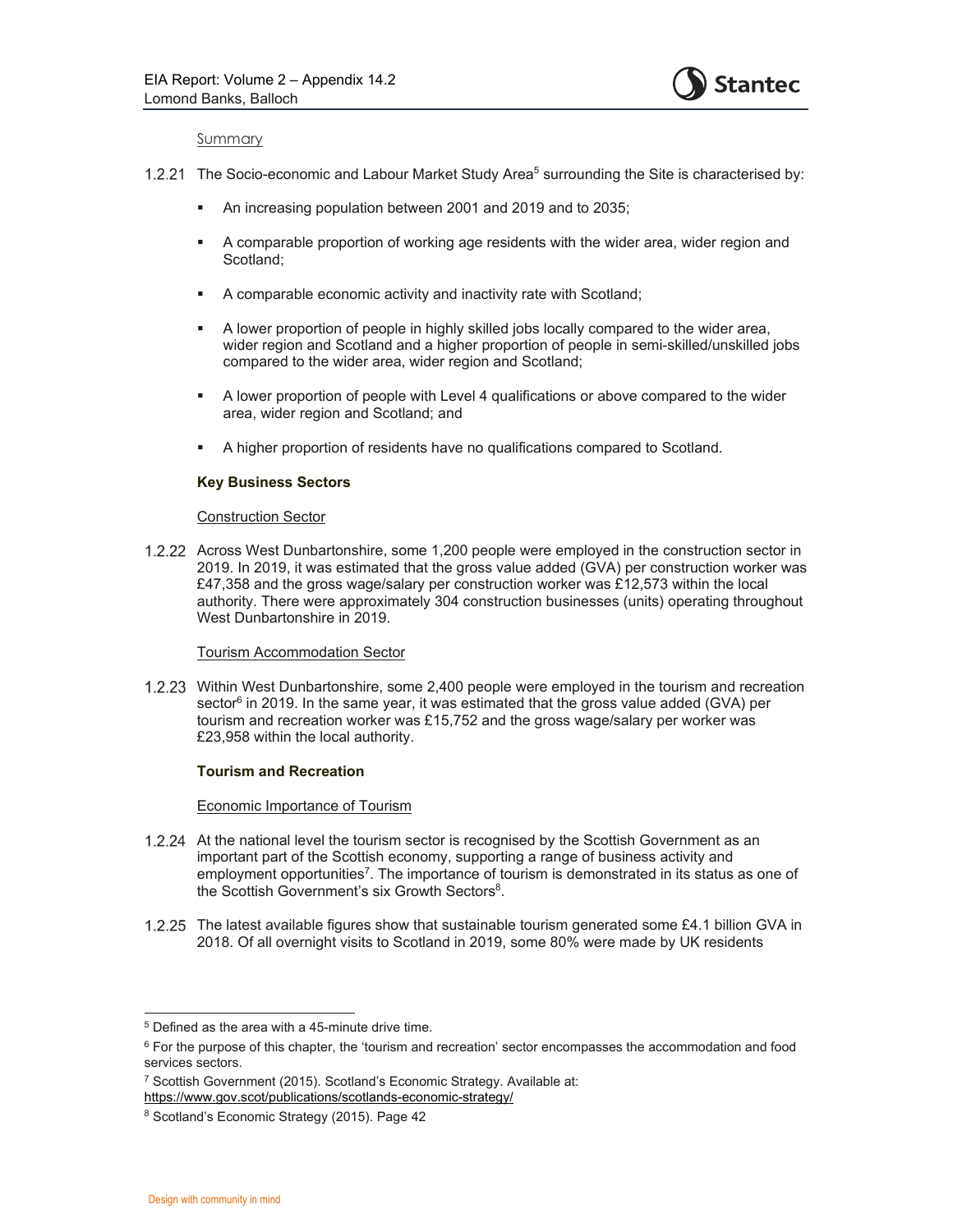

(comprising 14.1 million trips), while the remaining 20% of overnight visits were from international visitors (comprising  $3.5$  million trips)<sup>9</sup>.

- Whilst only 20% of trips in 2019 were made by international visitors, expenditure from this market totalled £2.5 billion, or 43% of total overnight spend in Scotland, making 2019 the best year in over a decade in terms of international tourist expenditure for both Scotland and the UK. Of all tourism based businesses in Scotland, hotels and similar accommodation is the largest sector – supporting over 47,000 jobs and generating almost £1.4 billion GVA in 2018.
- 1.2.27 In March 2020 the Scottish Tourism Alliance published 'Scotland Outlook 2030', a new tourism strategy focused on sustainable tourism. In 2019, the tourism sector generated approximately £12 billion of economic activity in the Scottish economy, contributing around £7 billion to Scottish GDP. This emphasises the critical role which tourism plays across several other sectors and industries across Scotland, including hospitality and transport.
- 1.2.28 However, the strategy also outlines a number of challenges to the continued success of the tourism sector, including changing travel patterns in light of the climate emergency as well as skills and staff shortages – heavily impacted by Brexit. Overall, the integral role that tourism continues to play in Scotland's sustainable economic development provides positive opportunities for growth at a national, and community, level.
- 1.2.29 Tourism is identified as a key business sector by LLTNP within the National Park Partnership Plan (2018-2023) and Tourism Strategy (2012-2017). According to the latest STEAM research published in 2017<sup>10</sup>, tourism was estimated to generate £386 million within the local economy through visitor and tourism business expenditure (an increase of 13.5% on 2016). Indeed, the LLTNP National Park Partnership Plan sets a target to increase the overall value of the visitor economy (from the 2016 STEAM baseline) by £340 million over the lifetime of the plan.
- In 2017, approximately 4.6 million people visited to the national park area (of which 2.1 million were day visitors – generating some £142 million for the economy of the park). Staying visitors account for just over half (53%) of all 'visitor days', which takes into account those visitors who stay at any destination for more than a day. Visitors to the park are vital to local businesses, supporting more than 6,799 Full Time Equivalent (FTE) jobs in 2017.

#### Economic Importance of Tourism: COVID-19

- 1.2.31 Since the onset of the COVID-19 pandemic, tourism has been one of the hardest hit industries in Scotland. Research published by Visit Scotland<sup>11</sup> in February 2022 indicates that the UK public are as likely to think the 'worst had passed' as the 'worst is still to come in relation to COVID-19. Although this represents a more pessimistic position than throughout most of 2021, it is still more positive than December 2021 and significantly more positive than January 2021.
- 1.2.32 Research also suggests that 'comfort levels' with typical activities such as 'going for a walk in a country park' and 'shopping in your local shopping centre' are higher than at any point since May 2020, toward the beginning of the pandemic. As such, this would suggest that the public's comfort and confidence in undertaking leisure activities has improved in recent months.

<sup>9</sup> Visit Scotland (2019). Key Facts on Tourism in Scotland. Available online at: https://www.visitscotland.org/binaries/content/assets/dot-org/pdf/research-papers-2/key-facts-on-tourism-inscotland-2019.pdf

 $10$  Global Tourism Solutions (2017). STEAM Tourism Economic Impacts Narrative Summary. Available online at: https://www.lochlomond-trossachs.org/wp-content/uploads/2019/01/LLTNP-2017-Narrative.pdf

<sup>11</sup> Visit Scotland (2022). COVID-19 UK Consumer Tracking Report: Scotland Level Summary. Available online at: https://www.visitscotland.org/binaries/content/assets/dot-org/pdf/research-papers/coronavirus-insights/ukmarket/scotland-level-summary-waves-40-42-3-feb-2022.pdf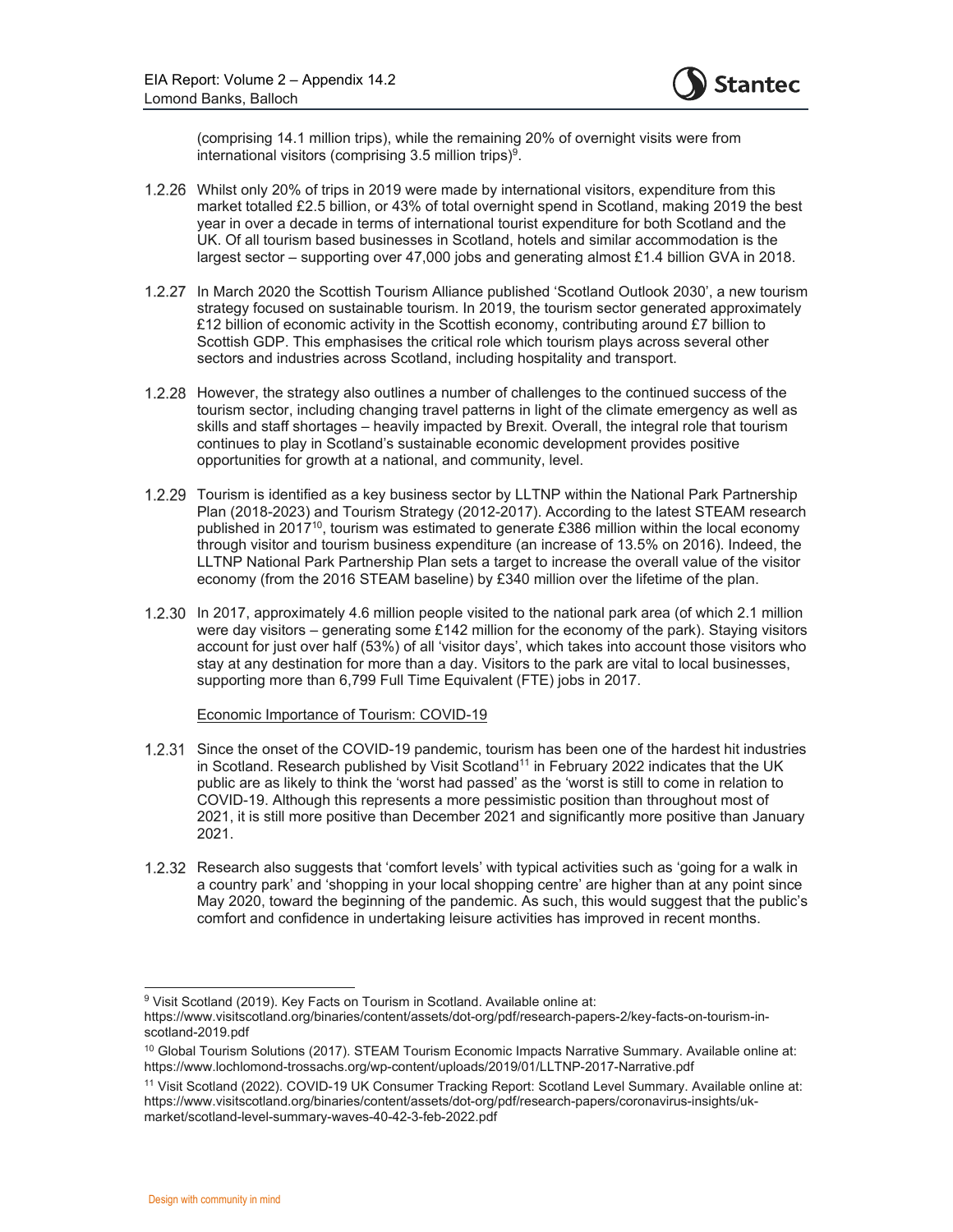

 Further, UK and Scottish residents anticipate taking significantly more overnight trips in the next 12 months, than the previous 12 months and domestic overnight trips continue to be preferred to trips overseas.

#### **Characteristics and Assets**

#### Visitor Attractions

- 1.2.34 The most recent Scotland Visitor Survey<sup>12</sup> carried out by Jump Research in 2015 and 2016 revealed that the main motivation among respondents to visit LLTNP was 'the scenery and landscape' (78%), followed by 'to get away from it all' (48%) and 'holidayed here before and wanted to return' (39%).
- 1.2.35 In terms of activities undertaken by visitors to LLTNP, the majority spent their time sightseeing by car, coach or on foot (69%). Further, 40% of visitors spent their time shopping and around 35% visited a visitor centre.
- 1.2.36 There are several heritage assets which attract visitors within the Tourism and Recreation Study Area, in particular Balloch Castle. Research indicates that around 43% of visitors to LLTNP visited a historic house, stately home or castle and an estimated 39% visited a country park or garden.
- A visitor satisfaction survey undertaken by Visit Scotland in 2015 and 2016 indicates that of 84 respondents, 75% of visitors scored their overall experience 9 or 10 out of 10. Respondents were later asked how likely they would be to recommend the national park to friends and family, with 76% scoring 9 or 10 out of 10 on the scale (extremely unlikely (1) to extremely unlikely (10). With regard to visitor satisfaction with the value for money of attractions, 43% of participants scored this 9 or 10 out of 10, scoring an average of 8.1 out of 10. These figures indicate a strong likelihood that these visitors will return to the region.
- 1.2.38 The LLTNP Tourism Strategy (2012-2017) sets out the aspirations for the tourism sector to 2017, aiming to inform the future direction of the tourism sector and the targets/goals it seeks to achieve. The strategy aims to:

 *"To deliver a high quality, authentic experience for visitors with many opportunities to appreciate and enjoy the natural and cultural heritage within an internationally renowned landscape that compares to the best on offer around the world".* 

- The Tourism Strategy provides the tourism context for the National Park Partnership Plan (2018-2023) and is intrinsically linked to the LLTNP Outdoor Recreation Plan (2013-2017). Both the Tourism Strategy and Outdoor Recreation Plan are yet to be updated.
- 1.2.40 The rural setting and upland topography of the Tourism and Recreation Study Area affords the ability to undertake a range of recreational pursuits in the open countryside and on designated or otherwise promoted recreational routes. Such activities may include walking, running, horse riding, mountain biking, orienteering and camping.

#### **Public Access**

 This assessment has identified all Core Paths and a range of other promoted recreational routes, including the John Muir Way, within the Public Access Study Area, and with visibility of the Proposed Development. The availability of informal areas of open space has also been

<sup>12</sup> Visit Scotland (2017). Scotland Visitor Survey 2015 & 2016. Regional Results: Loch Lomond and the Trossachs National Park. Available online at: https://www.visitscotland.org/binaries/content/assets/dot-org/pdf/researchpapers/scotland-visitor-survey-loch-lomond-trossachs-national-park-2016.pdf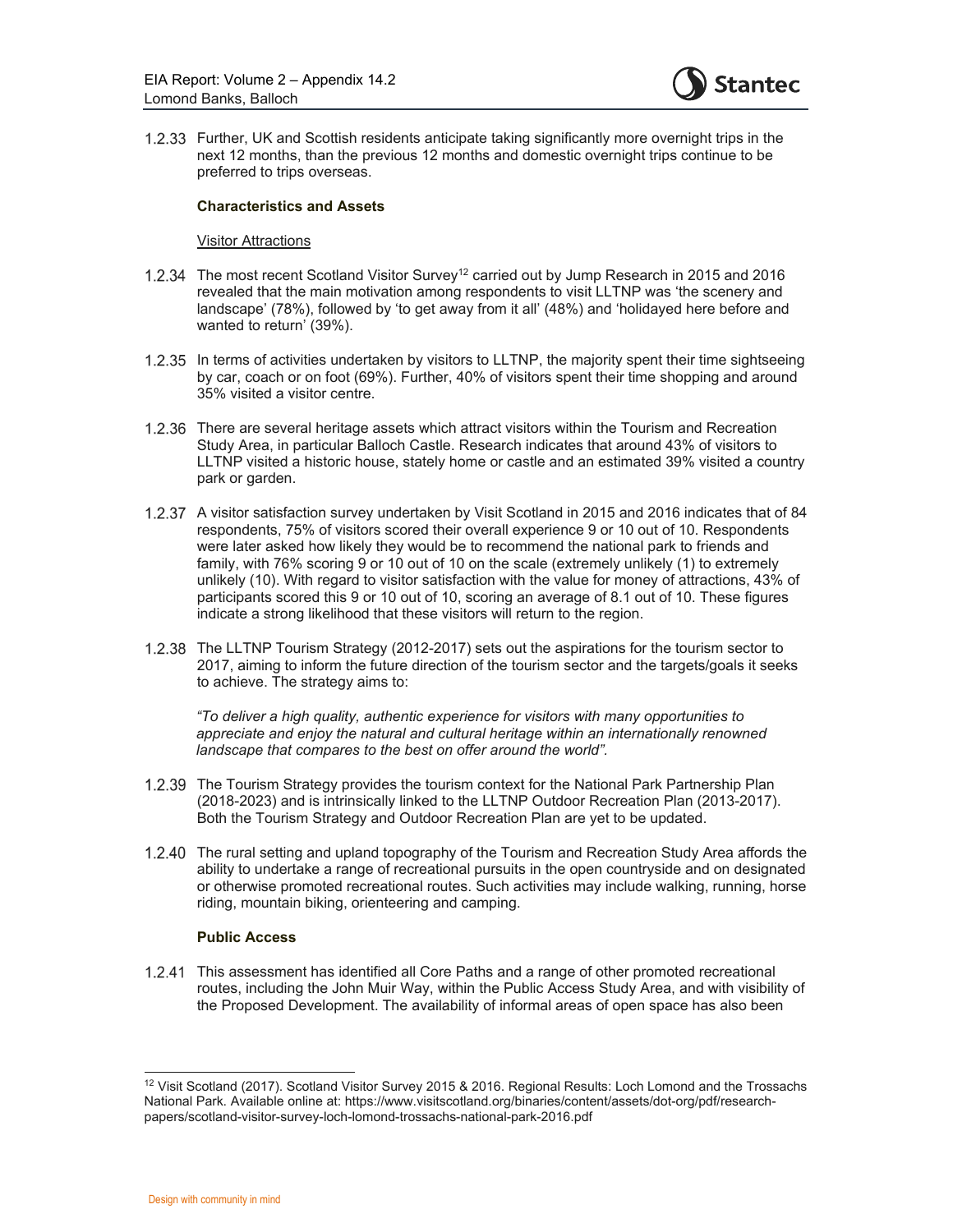

recognised in accordance with the scoping opinion. The following receptors are relevant to this assessment:

| <b>Receptor</b>                                        |
|--------------------------------------------------------|
| Principal Walking Routes / Long Distance Paths         |
| John Muir Way                                          |
| Three Lochs Way                                        |
| Loch Lomond Shores Walk                                |
| <b>Balloch Castle Country Park</b>                     |
| <b>Rights of Way</b>                                   |
| <b>SD28</b>                                            |
| <b>SD29</b>                                            |
| SD30                                                   |
| SD31                                                   |
| <b>SD 44</b>                                           |
| <b>SD45</b>                                            |
| <b>SD46</b>                                            |
| SD47                                                   |
| $\overline{SD}$ 53                                     |
| <b>SD55</b>                                            |
| <b>SD56</b>                                            |
| <b>SD57</b>                                            |
| <b>SD58</b>                                            |
| SD <sub>60</sub>                                       |
| SD61                                                   |
| SD62                                                   |
| <b>SD81</b>                                            |
| <b>SD82</b>                                            |
| <b>SD83</b>                                            |
| <b>SD84</b>                                            |
| SD 95 (vindicated vehicular right of way)              |
| SD 97                                                  |
| SD 99                                                  |
| SD 102                                                 |
| SD103                                                  |
| SD109                                                  |
| SD59 (Other route)                                     |
| <b>Heritage Path</b>                                   |
| Stoneymollan Road                                      |
| <b>Core Path</b>                                       |
| Within site boundary                                   |
| Outwith site boundary                                  |
| <b>Cycle Paths</b>                                     |
| National Cycle Route 7                                 |
| West Loch Lomond Cycle Route (Regional Cycle Route 40) |
|                                                        |
| Arden to Helensburgh                                   |
| <b>Informal Routes</b>                                 |
| Drumkinnon Bay Beach                                   |
| Drumkinnon Bay Beach (North)                           |
| Drumkinnon Wood                                        |
| Duncan Mills Memorial Slipway                          |
| River Leven Shoreline                                  |
| Woodland East of Pier Road                             |
| Informal open access site areas                        |
| Woodbank House Parkland                                |
| Drumkinnon Bay Beach                                   |
| Drumkinnon Bay Beach (North)                           |
| Drumkinnon Wood                                        |
| Duncan Mills Memorial Slipway                          |
| Woodland East of Pier Road (including Leven Riverside) |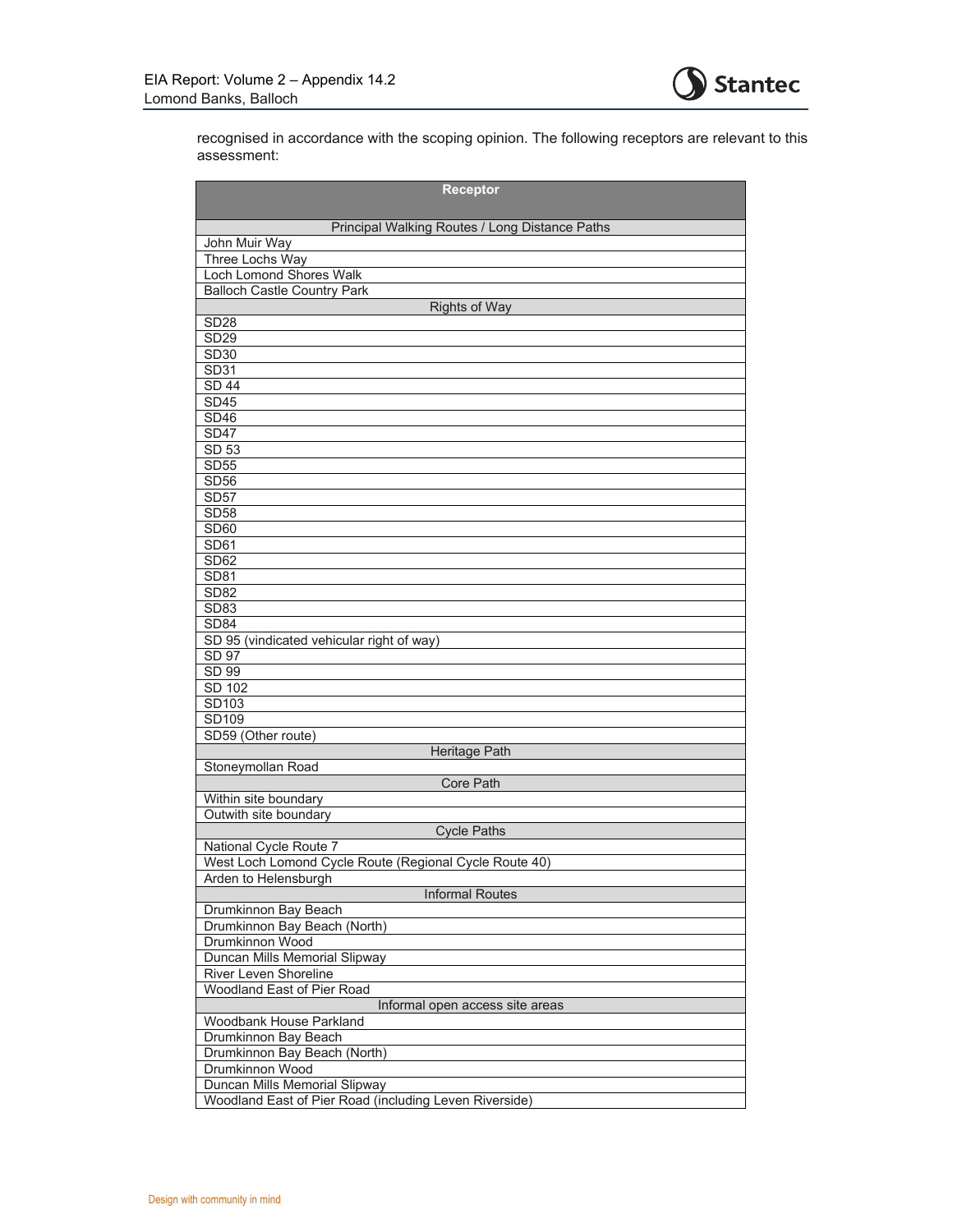

#### Recreational Resource

- **Chapter 11 Landscape and Visual Impact** of this EIAR identifies a number of Landscape Character Types (LCT) which are also situated within the Tourism and Recreation Study Area, which support recreational activity. The following receptors have been identified which are of relevance to this assessment:
	- View within Loch Lomond and the Trossachs National Park including the Loch, Inchmurrin Island and Ben Lomond;
	- **LCT 263: View from Loch Lomond Shores:**
	- **LCT 264: Looking towards Inchmurrin Island from Loch Lomond Near Cameron House;**
	- LCT 261: View North East from Three Lochs Way Near Upper Stoneymollan; and
	- **EXECT 255: View North East from Three Lochs Way near Ben Bowie.**
- **Chapter 13 Archaeology and Cultural Heritage** of this EIAR also identifies relevant heritage designations which are also situated with the Tourism and Recreation Study Area which pertain recreational value. However, there are no identified heritage receptors of relevance to this EIAR Chapter which have been assessed to have the potential to result in significant effects in EIA terms.

#### Statutory Protections

- 1.2.44 The Land Reform (Scotland) Act 2003 establishes a statutory right of responsible access to land and inland waters for outdoor recreation and crossing land. Under Section 13(1) of the Act, local authorities have a duty to "*assert, protect and keep open and free from obstruction or encroachment any route, waterway or other means by which access rights may reasonably be exercised*". This emphasises the importance afforded to maintaining continuity of public access to recreational routes in the countryside and access to Loch Lomond and Drumkinnon Bay.
- Limited exceptions to this statutory right of access are set out within section 6 of the Act, with section 6(g)(i) specifically excluding access to land where "building, civil engineering or demolition works" are being carried out, and section 6(g)(ii) specifically excluding access to land where "*works being carried out by a statutory undertaker for the purposes of the undertaking*" are being carried out. However, Section 7(i) of the Act confirms that this restriction does not apply to Core Paths, which in the absence of a formal closure order must be kept open. Similarly, defined Public Rights of Way are legally considered to be roads, regardless of their current state and usage. Consequently, to temporarily or permanently close or divert a Public Right of Way it is necessary to promote a formal order under the Countryside (Scotland) Act 1967.

#### Indoor Tourist Destinations

- 1.2.46 Indoor tourist attractions are fewer across the National Park as a result of the focus on the stunning natural scenery and abundance of outdoor pursuits on offer. Two popular indoor destinations worth noting within the Tourism and Recreation Study Area include Loch Lomond Shores and the Sea Life Loch Lomond.
- 1.2.47 In 2017, the expenditure and activity of visitors to the National Park supported 1,058 Full-Time Equivalent (FTE) jobs in the food and drink sector and an estimated 708 FTE jobs in the retail / shopping sector.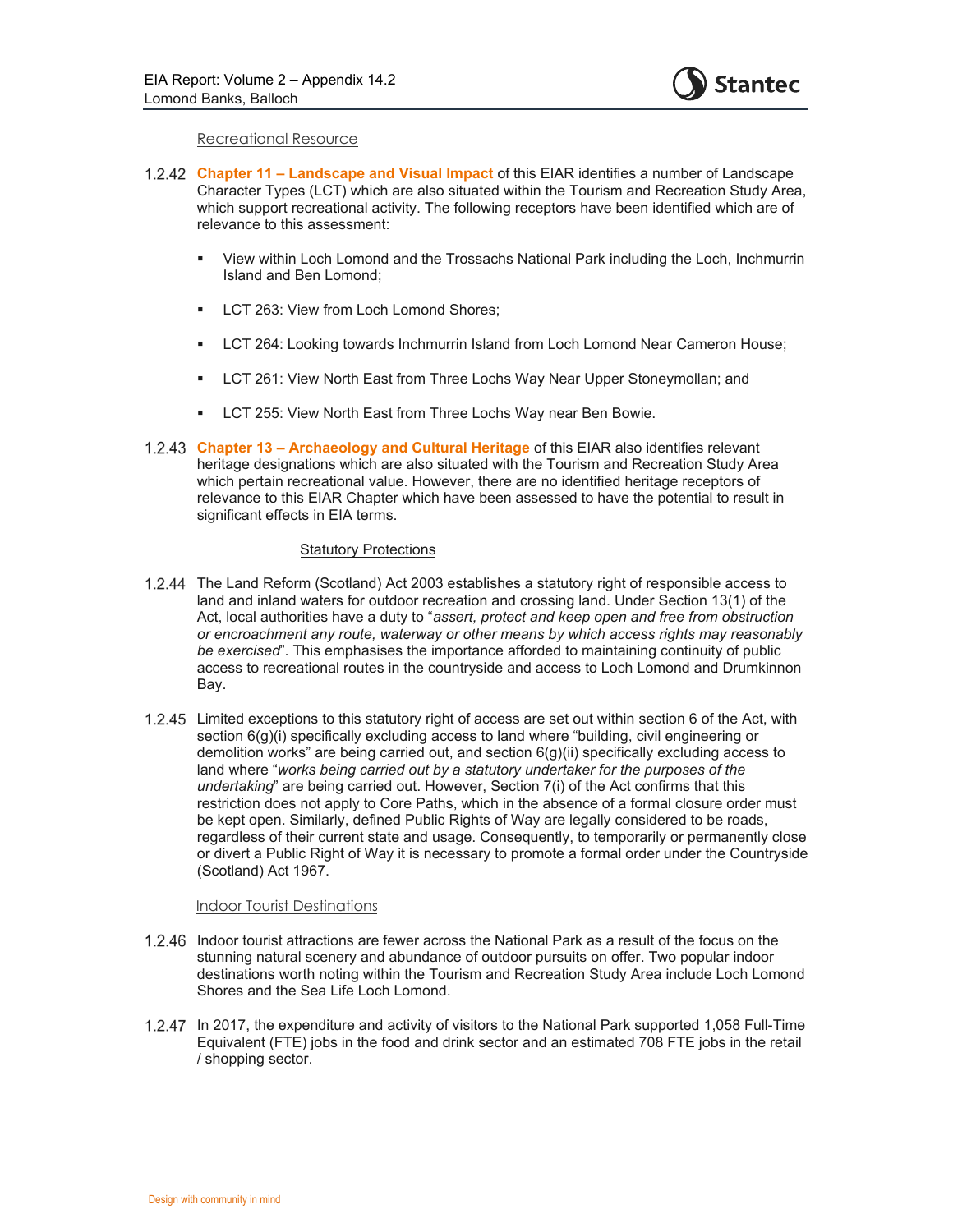

#### Outdoor Tourist Destinations

- 1.2.48 Tourist attractions often utilise the scenic and landscape value of the region. In recent months, the overall attractiveness of outdoor tourist attractions has risen in light of the COVID-19 pandemic. Outdoor attractions have typically been less affected by pandemic related restrictions given their natural ventilation, resulting in higher visitor numbers.
- The Site benefits from proximity to a number of natural assets that afford a variety of opportunities for outdoor recreational activities including walking, running, cycling and horse riding. Outdoor tourist attractions relevant to this assessment include:
	- **Loch Lomond Bird of Prey Centre;**
	- **Sweeney's Cruises;**
	- **Maid of the Loch;**
	- **Steam Slipway;**
	- TreeZone Aerial Adventure Course; and
	- **Loch Lomond Seaplanes.**
- The value of scenery and landscape is further reflected in the activities undertaken by visitors who chose to visit LLTNP. The Scotland Visitor Survey (2015 and 2016) found that 78% of visitors to LLTNP were attracted by the scenery and landscape and 48% stated to get away from it all.
- 1.2.51 The top 10 activities undertaken by visitors to the National Park, included:

Table 14-2: Visit Scotland Visitor Survey 2015 to 2016 – Top 10 Activities Undertaken by Visitors

| <b>Respondents</b>                                           | $\frac{0}{0}$ |
|--------------------------------------------------------------|---------------|
| Sightseeing by car / coach / on foot                         | 69%           |
| Short walk, stroll                                           | 59%           |
| Visited a woodland / forest area                             | 53%           |
| Visited a historic house, stately home, castle               | 43%           |
| Shopping                                                     | 40%           |
| Long walk, hike, ramble                                      | 40%           |
| Visited a country park / garden                              | 39%           |
| Visited cities                                               | 39%           |
| Visited a visitor / heritage centre                          | 35%           |
| Visited a cathedral, church, abbey, other religious building | 33%           |

1.2.52 The TreeZone Aerial Adventure course near to Lomond Shores is one of two TreeZone locations in Scotland. Other popular outdoor events include the Loch Lomond Highland Games; Great Scottish Swim events; and Run Loch Lomond 10k and 5k Races.

#### **Hospitality**

1.2.53 Hospitality businesses, including those within hotels, are widespread across the Tourism and Recreation Study Area – with many located within Balloch village centre or along the route of the A82. In Balloch, these are mainly located around Lomond Shores and along Balloch Road.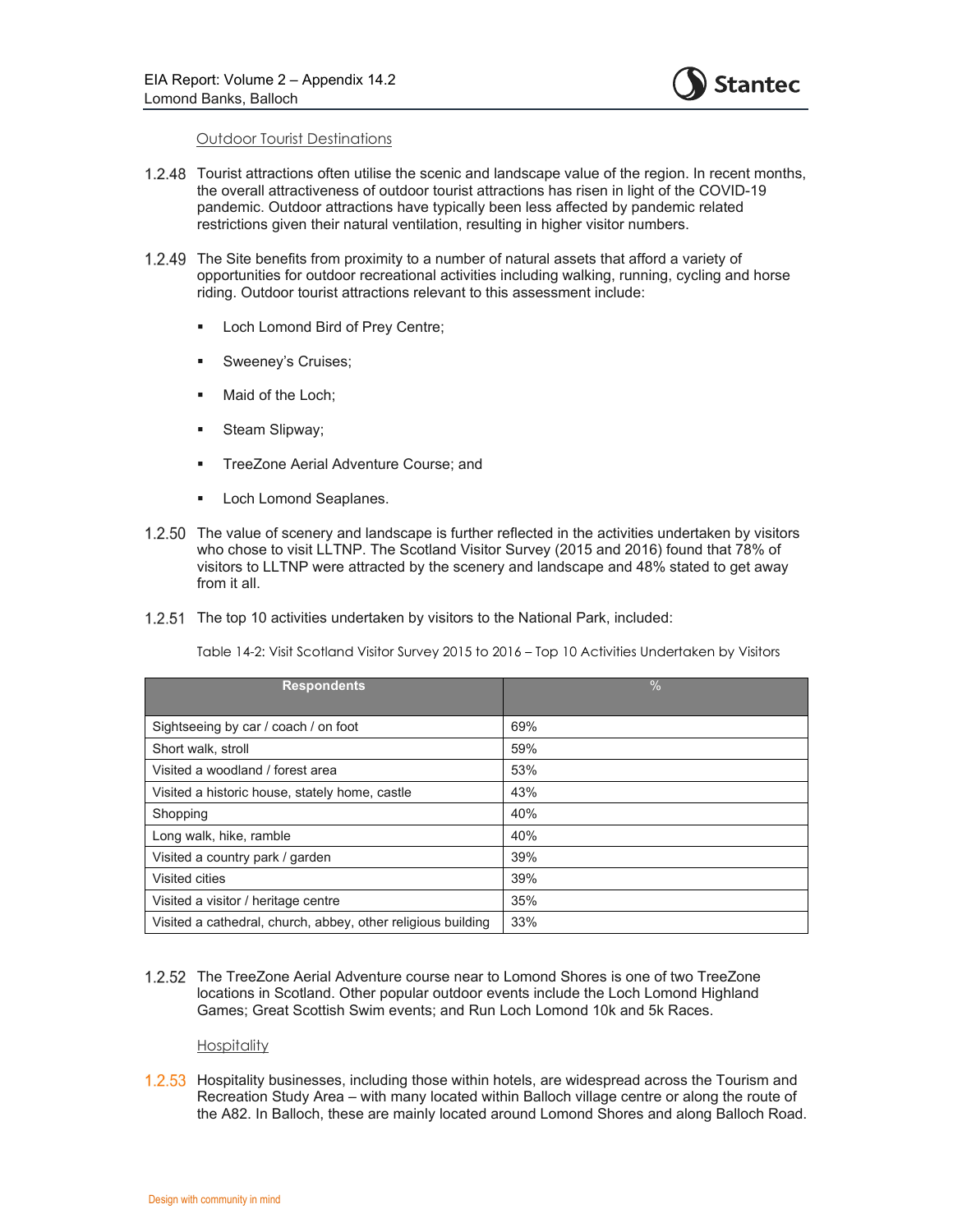

Other hospitality businesses are located in small towns and villages throughout the Study Area. Key hospitality businesses of note within the Study Area are listed in **Section 6 – Receptor Sensitivity.** 

- 1.2.54 The Visit Scotland Visitor Survey undertaken between 2015 and 2016 found that 28% of respondents scored LLTNP 9 or 10 out of 10 for satisfaction with value for money when eating out, scoring an average of 8.5 out of 10. With regard to satisfaction of availability of local produce when eating out, this scored an average of 7.7 out of 10. Hospitality businesses including those located within hotels are mostly located in the key settlements of Balloch, Alexandria and Luss.
- Further, in 2017 the expenditure and activity of visitors to the National Park supported 1,058 FTE jobs in the food and drink sector – the second highest employment sector supported by tourism.
- 1.2.56 Key visitor hospitality businesses within the Study Area are listed in **Section 6 Receptor Sensitivity**.

#### Visitor Accommodation

- 1.2.57 The economic contribution of the tourism sector is underpinned by visitor accommodation. In 2017, 27% of all visitors to the National Park stayed in the area for one or more nights and those staying in serviced accommodation (including hotels, guest houses, B&Bs and inns) represent the majority of visitors (19%).
- 1.2.58 On average in 2017 staying visitors spent an estimated £99.76 per day or £309.26 per visit to the National Park. Visitors staying in serviced accommodation typically spent £126.26 per day and £213.81 per visit and visitors staying in non-serviced accommodation (including selfcatering properties as well as camping and caravanning accommodation) on average spent £84.22 per day and £555.82 per visit.
- 1.2.59 Staying visitors generate a total economic impact of £244 million for businesses throughout the National Park. In 2017, the expenditure and activity of visitors to LLTNP supported 1,999 FTE jobs in the accommodation sector, the largest employment sector supported by tourism.
- 1.2.60 The Visit Scotland Visitor Survey carried out between 2015 and 2016 found that when testing visitor satisfaction of value for money for accommodation, 49% scored 9 or 10 out of 10 – with an average score of 8 out of 10. When asked if they were satisfied with the service provided by staff at the accommodation, 54% scored 9 or 10 out of 10, with an average score of 8.4 out of 10.
- When asked if they were satisfied with the knowledge of staff at the accommodation about things to do in the local area, 49% scored 9 or 10 out of 10, with an average score of 8.4 out of 10. When asked about their satisfaction with availability of free WIFI at the accommodation, 28% scored 9 or 10 out of 10, with an average score of 6.8 out of 10.
- 1.2.62 Key visitor accommodation businesses within the Study Area are listed in **Section 6 Receptor Sensitivity**.

#### Recreational Activities in the Open Countryside

1.2.63 There are many popular recreational activities within the woodlands, forests, countryside and Lochside coastline of the National Park including walking, running, cycling, mountain biking, fishing, canoeing, kayaking and swimming. Of particular importance, Loch Lomond spans an area of 27.5 sq. miles from Balloch in the south to Ardlui in the north and affords opportunities to enjoy the outdoors. Local heritage assets such as Balloch Castle and Country Park provide opportunities to enjoy the cultural heritage of the area, representing locally popular recreational and access routes.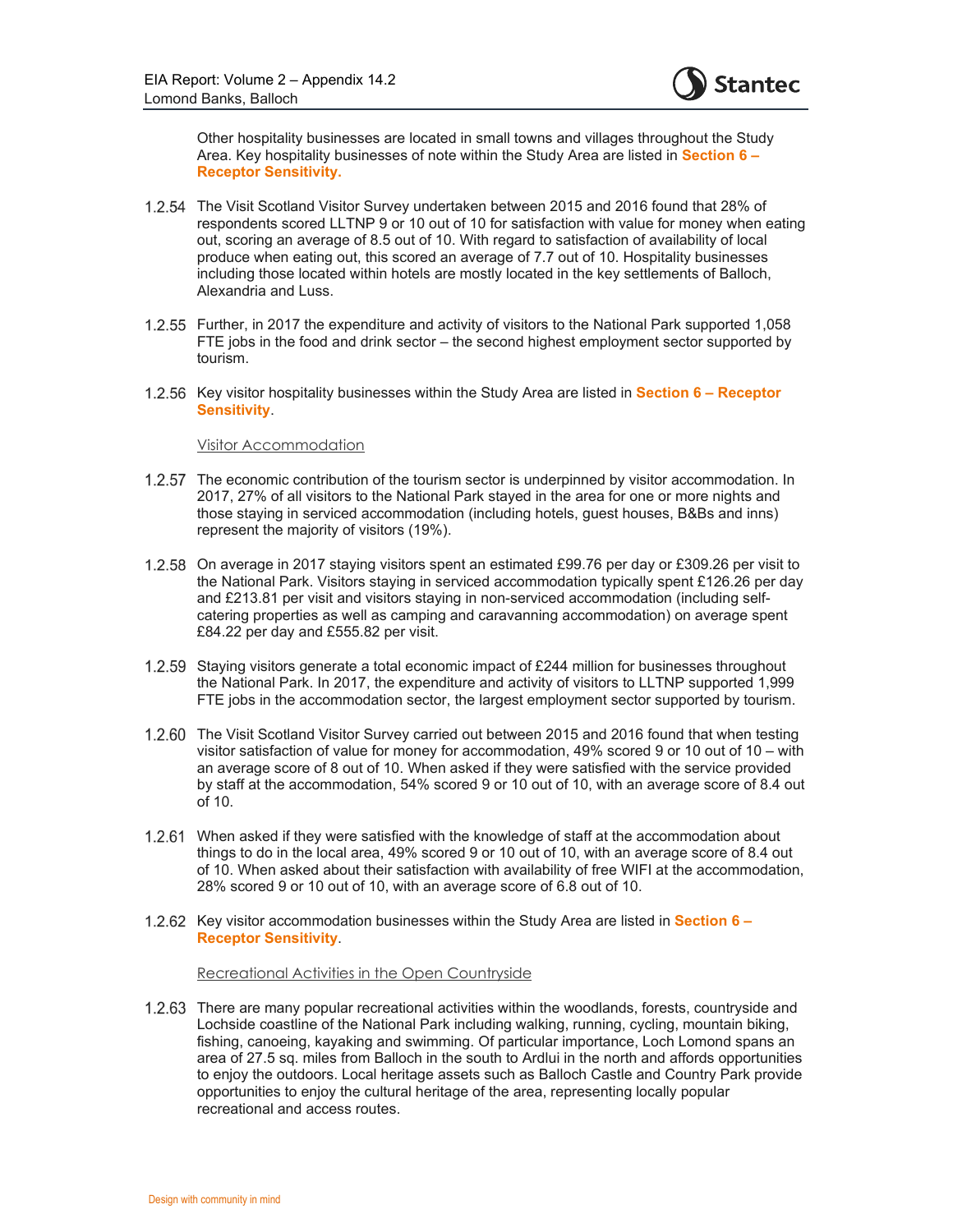

- 1.2.64 In addition to walking and heritage-based tourism, golf tourism is also important to LLTNP. There are a number of golf clubs in the Tourism and Recreation Study Area including Vale of Leven Gold Club, Carrick Golf Course and "The Wee Demon" Golf course. These golf clubs also play a key role for visitors, providing bars and restaurants before, during and after golf.
- 1.2.65 According to the Scotland Golf Visitor Survey published in 2016<sup>13</sup>, on average, each day-trip visitor from Scotland spent £65 on their golf trip (including golf, travel, food and drink, purchases etc.). Overnight visitors tended to spend on average £320 per person per night however this overall average includes oversees visitors on a package trip. Therefore, the average spend for all overnight visitors, excluding those on a package trip was £245 per person per night. Visitors from overseas tended to spend the most, averaging £338 per night – with those visiting from North America spending considerably more (£405 per night) than those visiting from Europe (£257 per night).

Tourists Travelling (By Road) Through the Open Countryside

- 1.2.66 Travelling to, from or between tourist destinations, recreational activities, hospitality or visitor accommodation itself forms part of the overall tourism experience. Tourists may select accommodation or destinations depending on their accessibility, among many other factors, and any potential disruption to journeys may detract from their enjoyment of the visitor experience. Key routes of note include:
	- A82;
	- A811;
	- Old Luss Road;
	- **Balloch Road;**
	- National Cycle Route 7;
	- West Loch Lomond Cycle Route (Regional Route 40); and
	- Other minor roads.

### **Receptor Sensitivity**

- 1.2.67 The key components of the tourism and recreation sector can be categorised into six broad groupings:
	- **Indoor tourist destinations;**
	- **•** Outdoor tourist destinations;
	- **Hospitality;**
	- **•** Visitor accommodation;
	- **Recreational activities in the open countryside; and**
	- **Tourists travelling (by road) though the open countryside.**

<sup>13</sup> Progressive (2016). Visit Scotland / Scottish Enterprise Scotland Golf Visitor Survey 2016. Final Report. Available online at: https://www.visitscotland.org/binaries/content/assets/dot-org/pdf/research-papers/golf-visitorsurvey-2016.pdf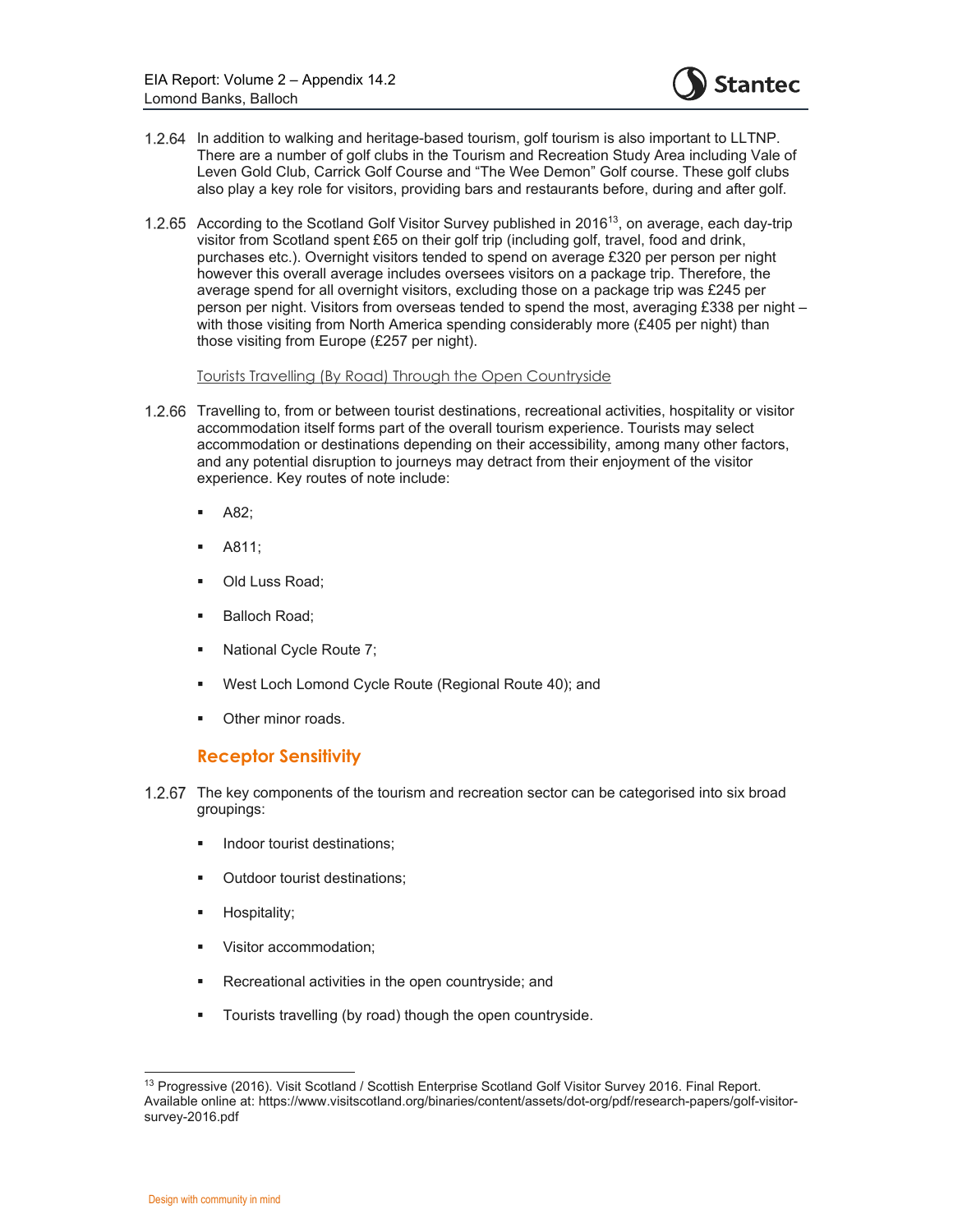

- 1.2.68 The visitor attractiveness and tourism potential of each of the six receptor groupings including public access could be affected by environmental, socio-economic, tourism and recreation or public access changes (i.e. 'primary' effects), including likely effects from the construction or operation of the Proposed Development as assessed in other technical assessment chapters of the EIAR. These six receptor groupings have there been considered in the tourism and recreation assessment of the Proposed Development.
- 1.2.69 In relation to the assessment of 'primary' effects on recreational and public access during the construction phase of the proposed development, the sensitivity of impacted designated walking routes was assigned based on their recognition in policy terms at the national level (e.g. within NPF3) and the level of statutory protection afforded to them (for example under the Land Reform (Scotland) Act 2003).
- 1.2.70 In relation to the assessment of wider effects on the identified key components of the tourism and recreation sector, the sensitivity of each receptor grouping was assigned based on both the importance of identified tourism assets within the Tourism and Recreation Study Area and the susceptibility of changes to visitor attractiveness of such assets, ultimately resulting in changes to visitor numbers and tourist expenditure.
- 1.2.71 This captures the elasticity of demand of each receptor grouping and the key question to underpin the identification of receptor sensitivity was therefore: *"Taking account of any embedded mitigation, to what extent would any change in the visitor attractiveness and tourism potential of this component of the tourism and recreation sector (i.e. this receptor grouping) be likely to result in a change in visitor numbers and expenditure?"*. This socioeconomic based sensitivity level differs from user-based landscape, visual, cultural heritage and access sensitivities assigned to individual tourism and recreation related receptors, as identified separately in relevant technical assessment chapters of this EIAR.
- 1.2.72 Of note, sensitivity ratings assigned to the tourism and recreation sector have not been adjusted in response to the COVID-19 pandemic, as whilst sectoral performance is presently substantially reduced compared with pre-pandemic levels this does not detract from the continued importance of the sector to local, regional and national economies.
- Taking account of the importance of identified tourism assets within the Tourism and Recreation Study Area and the susceptibility to changes in visitor attractiveness and tourism potential resulting in changes to visitor numbers and expenditure, the sensitivity of each receptor grouping is identified in **Table 14-3** below.

| <b>Sensitivity of</b><br>Tourism,<br><b>Recreation and</b><br><b>Public Access</b><br><b>Receptors</b> | <b>Detailed Receptors</b><br>(where applicable) | Type of<br><b>Effect</b> | <b>Rationale</b>                                                                                                                                                                                                                                                                              | <b>Sensitivity</b> | <b>Phase of</b><br><b>Likely</b><br>Effect(s) |
|--------------------------------------------------------------------------------------------------------|-------------------------------------------------|--------------------------|-----------------------------------------------------------------------------------------------------------------------------------------------------------------------------------------------------------------------------------------------------------------------------------------------|--------------------|-----------------------------------------------|
| Labour Market                                                                                          |                                                 |                          |                                                                                                                                                                                                                                                                                               |                    |                                               |
| Labour Market                                                                                          |                                                 | Changes in<br>employment | The socio-economic<br>profile indicates the labour<br>market has a readily<br>available supply of<br>appropriate labour. It is<br>unlikely the Proposed<br>Development would lead<br>to labour market pressure<br>and distortions (i.e. wage<br>inflation, skills and<br>capacity shortages). | Low                | Construction<br>and<br>Operation              |

Table 14-3 Detailed Summary of Receptor Sensitivity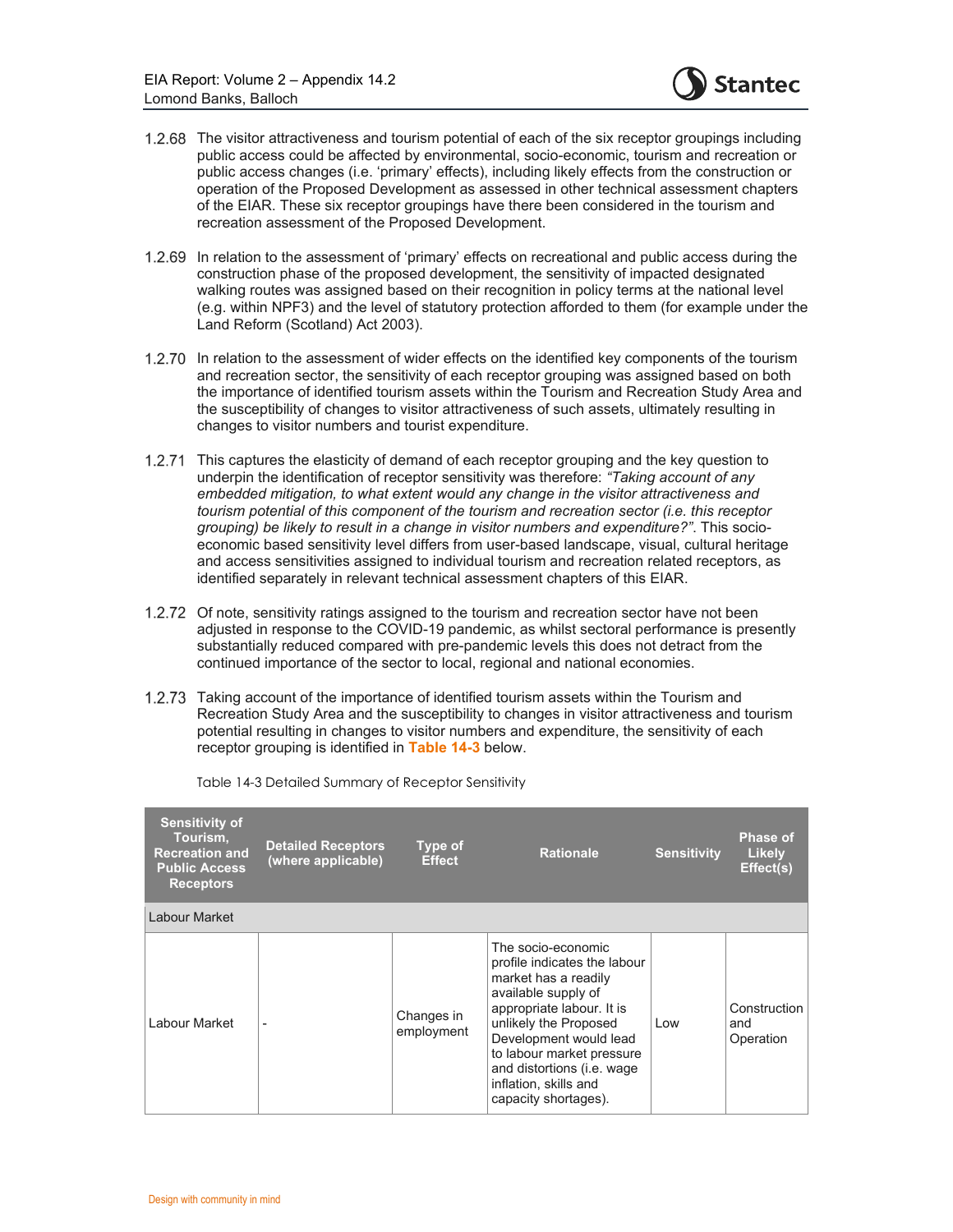

| <b>Sensitivity of</b><br>Tourism,<br><b>Recreation and</b><br><b>Public Access</b><br><b>Receptors</b> | <b>Detailed Receptors</b><br>(where applicable)                                                                                                                                                                   | <b>Type of</b><br><b>Effect</b>                                   | <b>Rationale</b>                                                                                                                               | <b>Sensitivity</b>                                                                                                                                                                                      | <b>Phase of</b><br><b>Likely</b><br>Effect(s) |
|--------------------------------------------------------------------------------------------------------|-------------------------------------------------------------------------------------------------------------------------------------------------------------------------------------------------------------------|-------------------------------------------------------------------|------------------------------------------------------------------------------------------------------------------------------------------------|---------------------------------------------------------------------------------------------------------------------------------------------------------------------------------------------------------|-----------------------------------------------|
| <b>Key Business Sectors</b>                                                                            |                                                                                                                                                                                                                   |                                                                   |                                                                                                                                                |                                                                                                                                                                                                         |                                               |
| Construction                                                                                           | Minor beneficial<br>effect<br>Creation of jobs<br>during the<br>construction phase:<br>366 short term<br>٠<br>construction<br>jobs; and<br>182 net<br>٠<br>additional short-<br>term jobs in the<br>Wider Region. | Changes in<br>sectoral<br>activity and<br>performance             | Low / Moderate<br>(Beneficial) effect, that is<br>not significant. The effects<br>of the development only<br>are important at a local<br>scale | Low                                                                                                                                                                                                     | Construction                                  |
| Tourism and<br>Recreation                                                                              | Moderate beneficial<br>effect<br>Creation of jobs<br>during the<br>construction phase:<br>٠<br>33 gross<br>operational<br>FTEs; and<br>4 net additional<br>٠<br>operational<br>FTEs.                              |                                                                   | Moderate long-term<br>effects for the local and<br>wider study area                                                                            | <b>Medium</b>                                                                                                                                                                                           | Operation                                     |
| <b>Public Access</b>                                                                                   |                                                                                                                                                                                                                   |                                                                   |                                                                                                                                                |                                                                                                                                                                                                         |                                               |
|                                                                                                        | John Muir Way                                                                                                                                                                                                     |                                                                   | Long-distance walking<br>trails, are recognised in<br>policy terms at the                                                                      | High                                                                                                                                                                                                    | Construction<br>and<br>Operation              |
| Principal Walking<br>Routes                                                                            | Three Lochs Way                                                                                                                                                                                                   |                                                                   |                                                                                                                                                | national level (e.g. NPF3)<br>and are awarded a level of<br>legal protection (for<br>example under the Land<br>Reform (Scotland) Act<br>2003) as being important<br>tourism and recreational<br>assets. | High                                          |
|                                                                                                        | <b>Loch Lomond Shores</b><br>Walk                                                                                                                                                                                 | Availability of<br>access during<br>construction<br>and operation | This local cycling route is<br>of local importance.                                                                                            | Low                                                                                                                                                                                                     | Construction<br>and<br>Operation              |
|                                                                                                        | <b>Balloch Castle</b><br><b>Country Park</b>                                                                                                                                                                      | phases                                                            | This local cycling route is<br>of local importance.                                                                                            | Low                                                                                                                                                                                                     | Construction<br>and<br>Operation              |
|                                                                                                        | SD <sub>28</sub>                                                                                                                                                                                                  |                                                                   | These routes are of local<br>importance.                                                                                                       | Low                                                                                                                                                                                                     | Construction<br>and<br>Operation              |
| <b>Rights of Way</b>                                                                                   | SD <sub>29</sub>                                                                                                                                                                                                  |                                                                   | It is important to note that<br>there is no definitive<br>record of rights of way in                                                           | Low                                                                                                                                                                                                     | Construction<br>and<br>Operation              |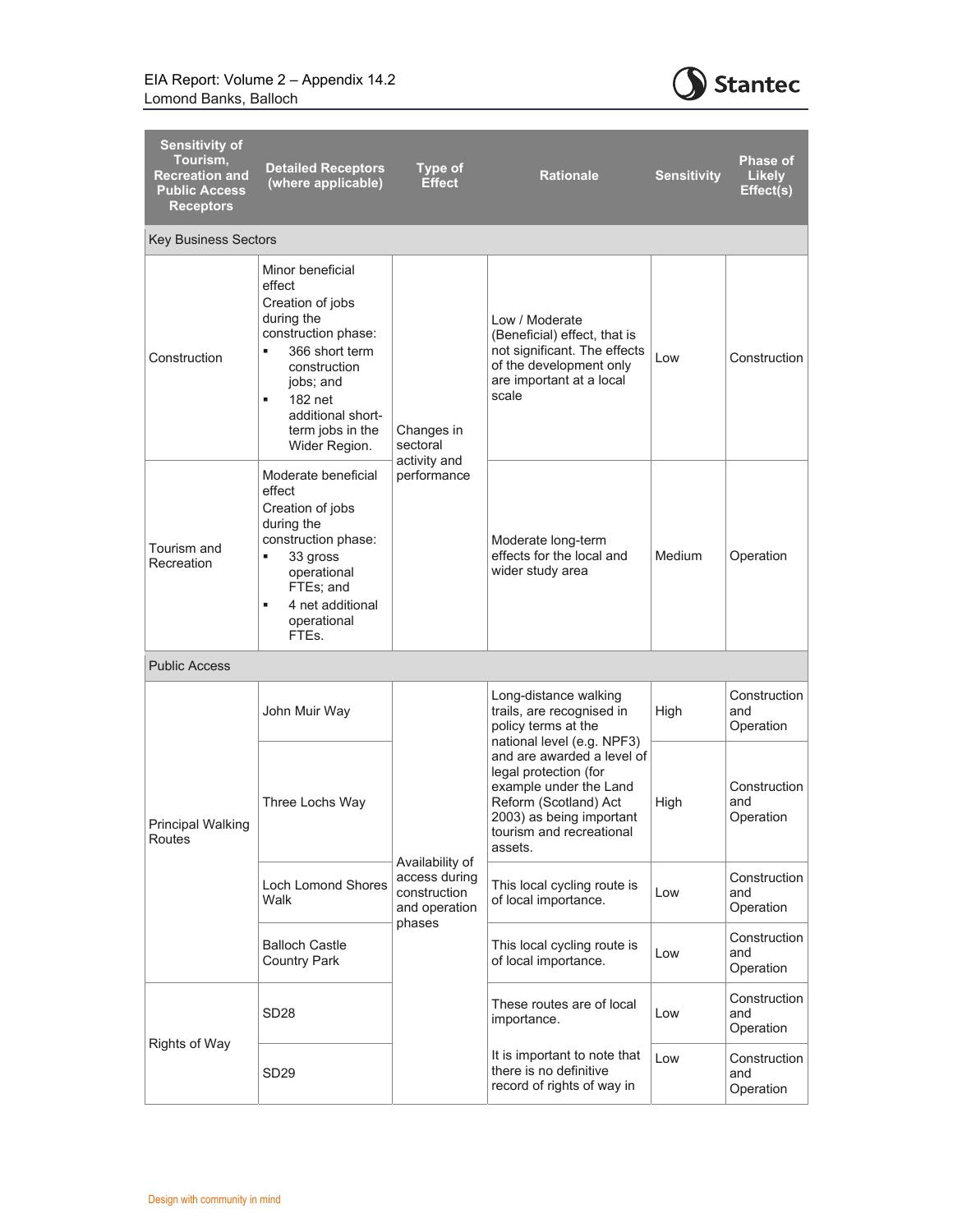

| <b>Sensitivity of</b><br>Tourism,<br><b>Recreation and</b><br><b>Public Access</b><br><b>Receptors</b> | <b>Detailed Receptors</b><br>(where applicable) | <b>Type of</b><br><b>Effect</b> | <b>Rationale</b>                                         | <b>Sensitivity</b> | <b>Phase of</b><br><b>Likely</b><br>Effect(s) |
|--------------------------------------------------------------------------------------------------------|-------------------------------------------------|---------------------------------|----------------------------------------------------------|--------------------|-----------------------------------------------|
|                                                                                                        | <b>SD30</b>                                     |                                 | Scotland and most are not<br>signposted or 'advertised'. | Low                | Construction<br>and<br>Operation              |
|                                                                                                        | <b>SD31</b>                                     |                                 |                                                          | Low                | Construction<br>and<br>Operation              |
|                                                                                                        | SD <sub>44</sub>                                |                                 |                                                          | Low                | Construction<br>and<br>Operation              |
|                                                                                                        | <b>SD45</b>                                     |                                 |                                                          | Low                | Construction<br>and<br>Operation              |
|                                                                                                        | SD46                                            |                                 |                                                          | Low                | Construction<br>and<br>Operation              |
|                                                                                                        | SD47                                            |                                 |                                                          | Low                | Construction<br>and<br>Operation              |
|                                                                                                        | SD <sub>53</sub>                                |                                 |                                                          | Low                | Construction<br>and<br>Operation              |
|                                                                                                        | <b>SD55</b>                                     |                                 |                                                          | Low                | Construction<br>and<br>Operation              |
|                                                                                                        | SD <sub>56</sub>                                |                                 |                                                          | Low                | Construction<br>and<br>Operation              |
|                                                                                                        | <b>SD57</b>                                     |                                 |                                                          | Low                | Construction<br>and<br>Operation              |
|                                                                                                        | SD60                                            |                                 |                                                          | Low                | Construction<br>and<br>Operation              |
|                                                                                                        | <b>SD81</b>                                     |                                 |                                                          | Low                | Construction<br>and<br>Operation              |
|                                                                                                        | SD <sub>82</sub>                                |                                 |                                                          | $\mathsf{Low}$     | Construction<br>and<br>Operation              |
|                                                                                                        | SD83                                            |                                 |                                                          | Low                | Construction<br>and<br>Operation              |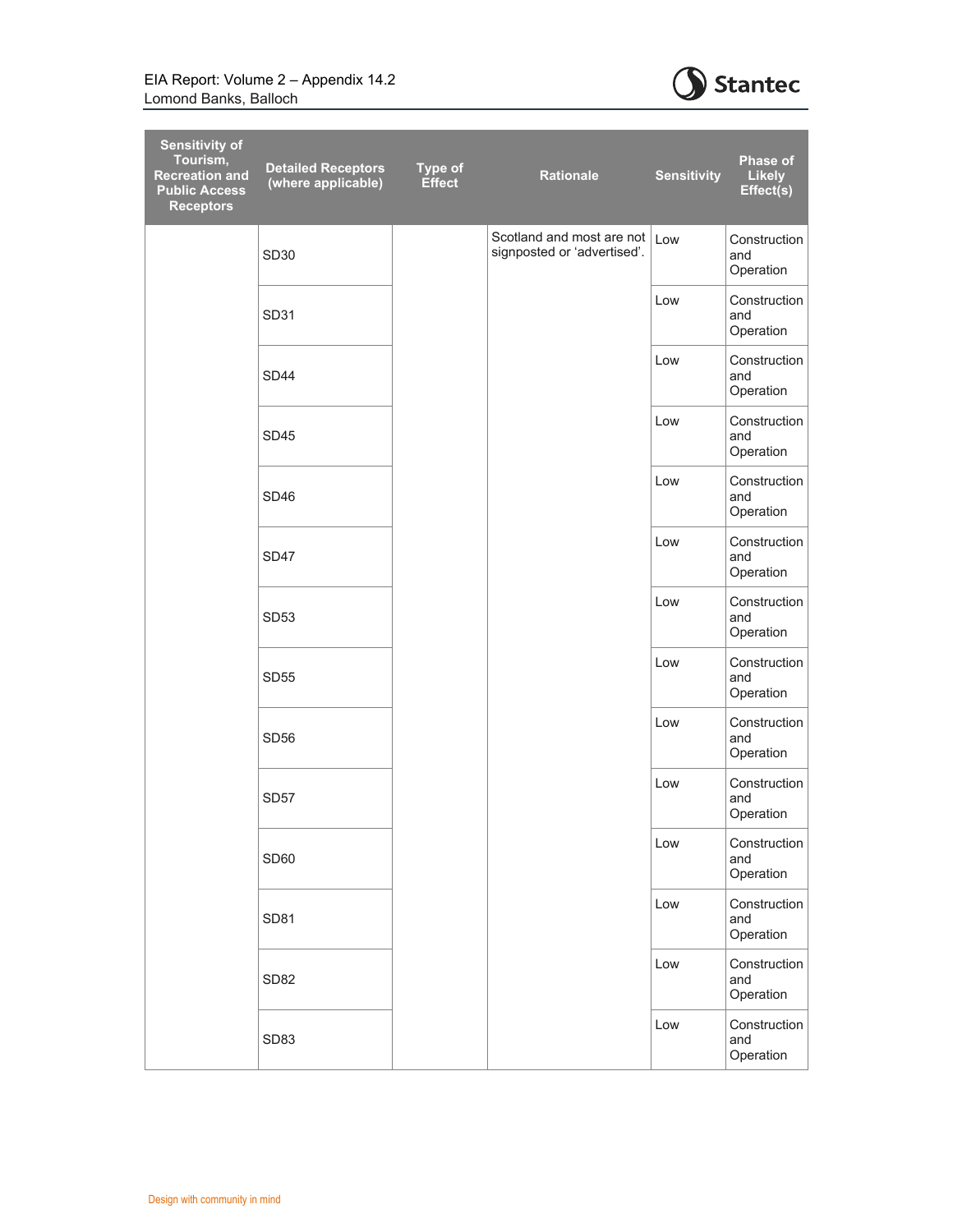

| <b>Sensitivity of</b><br>Tourism,<br><b>Recreation and</b><br><b>Public Access</b><br><b>Receptors</b> | <b>Detailed Receptors</b><br>(where applicable) | <b>Type of</b><br><b>Effect</b> | <b>Rationale</b>                                                                                                                                              | <b>Sensitivity</b> | <b>Phase of</b><br><b>Likely</b><br>Effect(s) |
|--------------------------------------------------------------------------------------------------------|-------------------------------------------------|---------------------------------|---------------------------------------------------------------------------------------------------------------------------------------------------------------|--------------------|-----------------------------------------------|
|                                                                                                        | SD <sub>84</sub>                                |                                 |                                                                                                                                                               | Low                | Construction<br>and<br>Operation              |
|                                                                                                        | SD <sub>97</sub>                                |                                 |                                                                                                                                                               | Low                | Construction<br>and<br>Operation              |
|                                                                                                        | SD <sub>99</sub>                                |                                 |                                                                                                                                                               | Low                | Construction<br>and<br>Operation              |
|                                                                                                        | SD103                                           |                                 |                                                                                                                                                               | Low                | Construction<br>and<br>Operation              |
|                                                                                                        | SD <sub>58</sub>                                |                                 |                                                                                                                                                               | Low                | Construction<br>and<br>Operation              |
|                                                                                                        | SD <sub>61</sub>                                |                                 |                                                                                                                                                               | Low                | Construction<br>and<br>Operation              |
|                                                                                                        | SD <sub>62</sub>                                |                                 |                                                                                                                                                               | Low                | Construction<br>and<br>Operation              |
|                                                                                                        | SD <sub>102</sub>                               |                                 |                                                                                                                                                               | Low                | Construction<br>and<br>Operation              |
|                                                                                                        | SD95 (vindicated<br>vehicular right of<br>way)  |                                 |                                                                                                                                                               | Low                | Construction<br>and<br>Operation              |
|                                                                                                        | SD109                                           |                                 |                                                                                                                                                               | Low                | Construction<br>and<br>Operation              |
|                                                                                                        | SD59 (Other route)                              |                                 |                                                                                                                                                               | Low                | Construction<br>and<br>Operation              |
| Heritage Path                                                                                          | Stoneymollan Road                               |                                 | This route is of local<br>importance.                                                                                                                         | Low                | Construction<br>and<br>Operation              |
|                                                                                                        | Within site boundary                            |                                 | These routes are of local<br>importance and are<br>afforded protection under                                                                                  | Medium             | Construction<br>and<br>Operation              |
| Core Paths                                                                                             | Outwith site<br>boundary                        |                                 | the Land Reform<br>(Scotland) Act 2003.<br>Some Core Paths are not<br>necessarily 'advertised' or<br>signposted unless it forms<br>part of a more significant | Medium             | Construction<br>and<br>Operation              |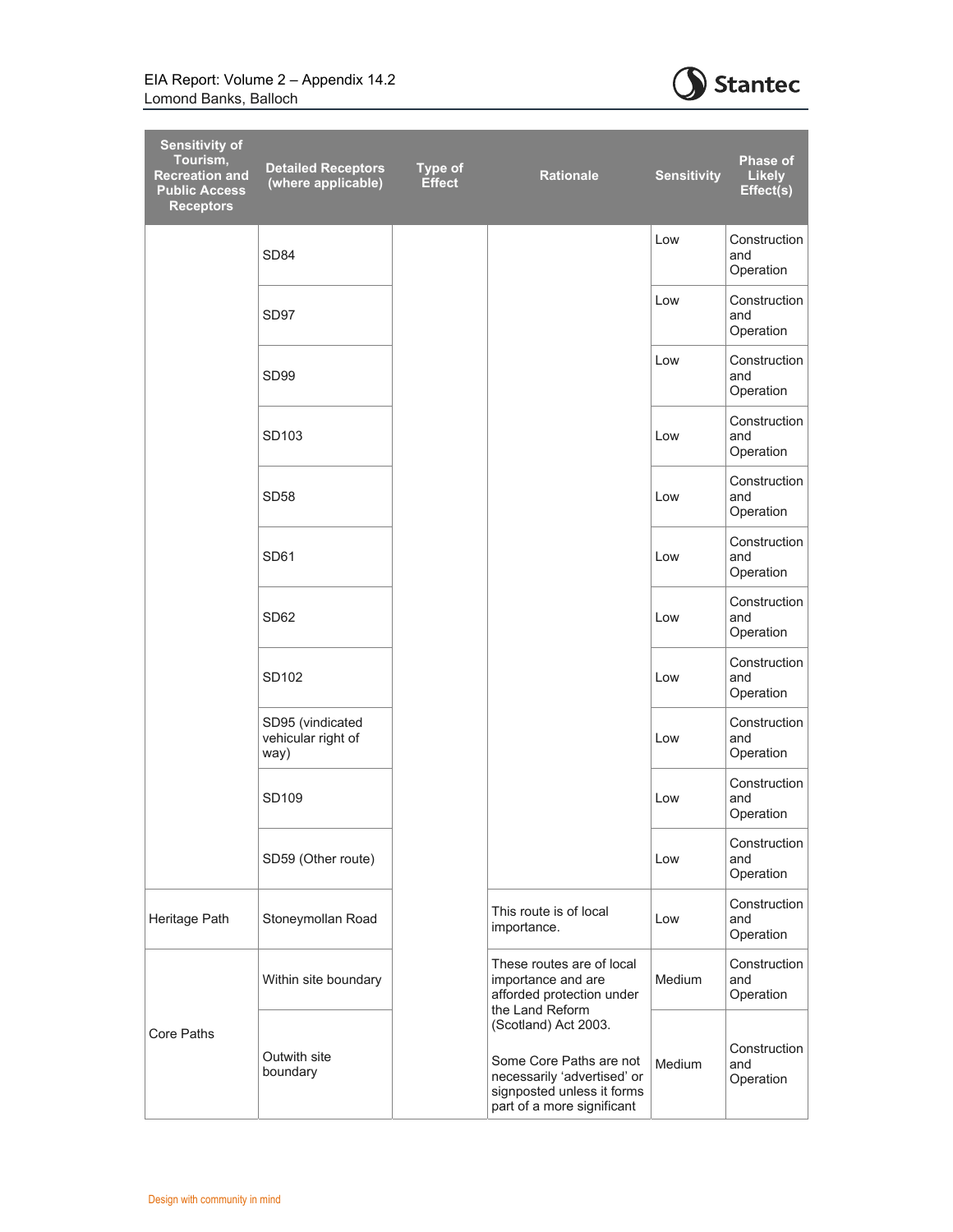

| <b>Sensitivity of</b><br>Tourism,<br><b>Recreation and</b><br><b>Public Access</b><br><b>Receptors</b> | <b>Detailed Receptors</b><br>(where applicable)                        | <b>Type of</b><br><b>Effect</b> | <b>Rationale</b>                                                                                                                                                                                                                                                                                                                                                                                                                                                                                                    | <b>Sensitivity</b> | <b>Phase of</b><br><b>Likely</b><br>Effect(s) |
|--------------------------------------------------------------------------------------------------------|------------------------------------------------------------------------|---------------------------------|---------------------------------------------------------------------------------------------------------------------------------------------------------------------------------------------------------------------------------------------------------------------------------------------------------------------------------------------------------------------------------------------------------------------------------------------------------------------------------------------------------------------|--------------------|-----------------------------------------------|
|                                                                                                        |                                                                        |                                 | route (such as the John<br>Muir Way).                                                                                                                                                                                                                                                                                                                                                                                                                                                                               |                    |                                               |
| <b>Cycle Paths</b>                                                                                     | National Cycle Route<br>7                                              |                                 | This cycling route is of<br>national importance.                                                                                                                                                                                                                                                                                                                                                                                                                                                                    | High               | Construction<br>and<br>Operation              |
|                                                                                                        | West Loch Lomond<br><b>Cycle Route</b><br>(Regional Cycle<br>Route 40) |                                 | This cycling route is of<br>regional importance.                                                                                                                                                                                                                                                                                                                                                                                                                                                                    | Medium             | Construction<br>and<br>Operation              |
|                                                                                                        | Arden to<br>Helensburgh                                                |                                 | This cycling route is of<br>local importance.                                                                                                                                                                                                                                                                                                                                                                                                                                                                       | Low                | Construction<br>and<br>Operation              |
|                                                                                                        | <b>Woodbank House</b><br>Parkland                                      |                                 | These informal open<br>access site areas enable<br>access to a range of<br>visitor attractions and<br>inherently provide<br>opportunities for<br>recreational activities such<br>as walking, cycling and<br>horse riding.<br>However, any change in<br>the amenity value (i.e.<br>visitor attractiveness) of<br>an induvial route is not<br>itself likely to catalyse a<br>major change in overall<br>visitor numbers and<br>associated expenditure<br>across the Tourism and                                       | Low                | Construction<br>and<br>Operation              |
|                                                                                                        | Drumkinnon Bay<br>Beach                                                |                                 |                                                                                                                                                                                                                                                                                                                                                                                                                                                                                                                     | High               | Construction<br>and<br>Operation              |
|                                                                                                        | Drumkinnon Bay<br>Beach (North)                                        |                                 |                                                                                                                                                                                                                                                                                                                                                                                                                                                                                                                     | Medium             | Construction<br>and<br>Operation              |
|                                                                                                        | Drumkinnon Wood                                                        |                                 |                                                                                                                                                                                                                                                                                                                                                                                                                                                                                                                     | Medium             | Construction<br>and<br>Operation              |
|                                                                                                        | Duncan Mills Slipway                                                   |                                 |                                                                                                                                                                                                                                                                                                                                                                                                                                                                                                                     | Medium             | Construction<br>and<br>Operation              |
| Informal Open<br><b>Access Site</b><br>Areas                                                           | Woodland East of<br>Pier Road (including<br>Leven Riverside)           |                                 | Recreation Study Area.<br><b>Woodbank House</b><br>Parkland has Low<br>sensitivity due to low<br>levels of use by casual<br>dog walkers and<br>occurrences of antisocial<br>behaviour. Local publicly<br>accessible alternatives<br>available including<br>Drumkinnon Wood and<br><b>Balloch Castle Country</b><br>Park.<br>Woodland East of Pier<br>Road (including Leven<br>Riverside) has medium<br>sensitivity due to local<br>importance and popularity<br>but alternatives offering<br>similar experience are | Medium             | Construction<br>and<br>Operation              |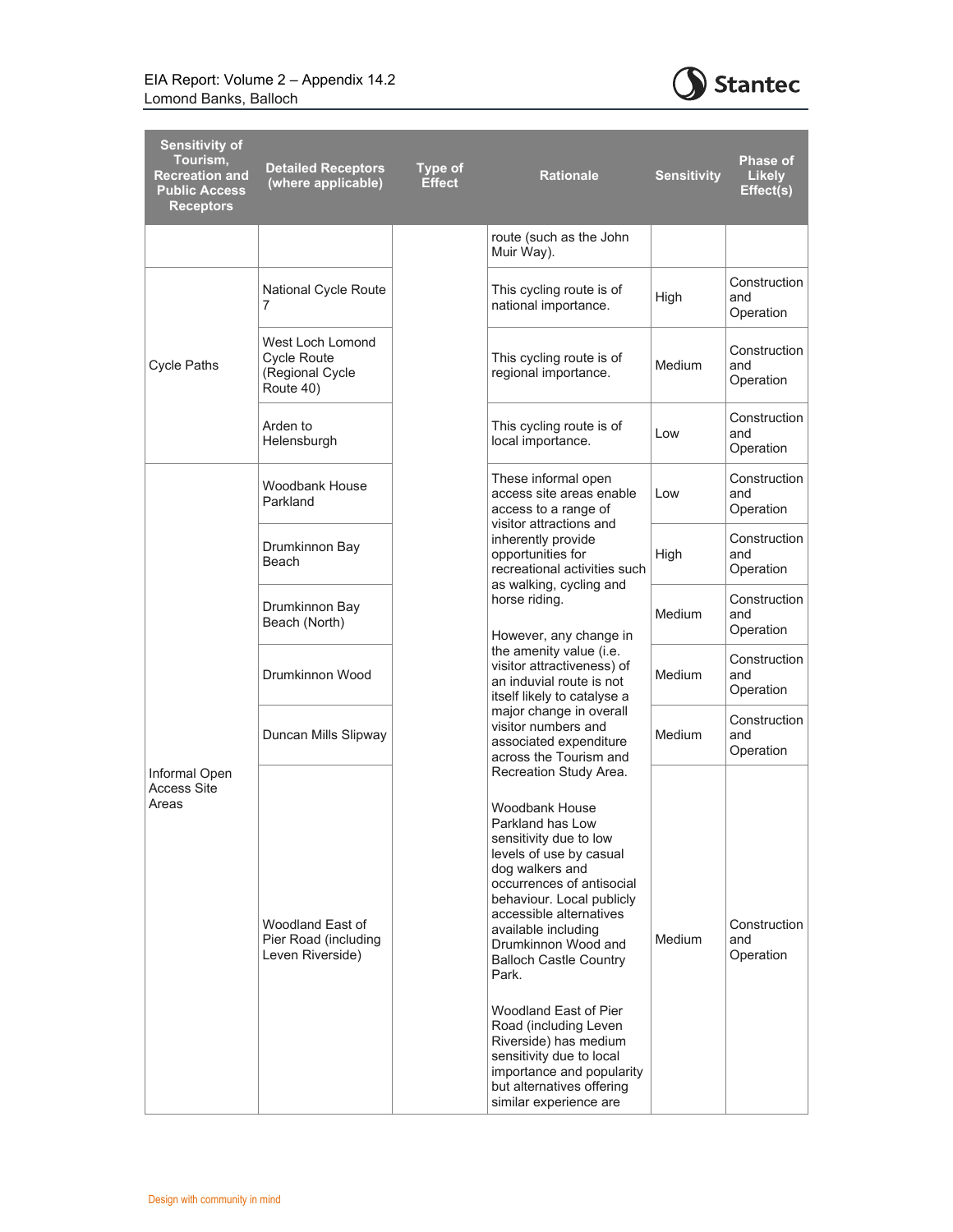

| <b>Sensitivity of</b><br>Tourism.<br><b>Recreation and</b><br><b>Public Access</b><br><b>Receptors</b> | <b>Detailed Receptors</b><br>(where applicable)  | <b>Type of</b><br><b>Effect</b>                                        | <b>Rationale</b>                                                                                                                                                                                                                                                                                                   | <b>Sensitivity</b> | Phase of<br>Likely<br>Effect(s)  |
|--------------------------------------------------------------------------------------------------------|--------------------------------------------------|------------------------------------------------------------------------|--------------------------------------------------------------------------------------------------------------------------------------------------------------------------------------------------------------------------------------------------------------------------------------------------------------------|--------------------|----------------------------------|
|                                                                                                        |                                                  |                                                                        | available nearby (e.g.<br><b>Balloch Castle Country</b><br>Park).                                                                                                                                                                                                                                                  |                    |                                  |
|                                                                                                        |                                                  |                                                                        | Drumkinnon Bay Beaches<br>have a High sensitivity<br>due to intensity of use and<br>limited publicly accessible<br>alternatives.                                                                                                                                                                                   |                    |                                  |
|                                                                                                        |                                                  |                                                                        | Drumkinnon Wood has<br>Medium sensitivity due to<br>local importance as a<br>public walking route and<br>recreational popularity but<br>alternatives offering<br>similar access and<br>experience are available<br>nearby.                                                                                         |                    |                                  |
|                                                                                                        |                                                  |                                                                        | Duncan Mills Slipway has<br>Medium sensitivity due to<br>its local importance,<br>recreational value and use<br>as a launch/retrieval point<br>into the Loch for water<br>craft.                                                                                                                                   |                    |                                  |
| Tourism, Recreation                                                                                    |                                                  |                                                                        |                                                                                                                                                                                                                                                                                                                    |                    |                                  |
|                                                                                                        |                                                  |                                                                        | These destinations form a<br>core part of the tourism<br>and recreation offering<br>(i.e. these receptors are<br>established attractions<br>which tourists choose to<br>visit).                                                                                                                                    |                    |                                  |
| Indoor tourist<br>destinations                                                                         | <b>Loch Lomond Shores</b><br>Sealife Loch Lomond | Changes in<br>visitor<br>attractiveness<br>and<br>tourism<br>potential | The importance and type<br>of destination varies<br>among receptors (e.g.<br>retail, leisure or other<br>uses).                                                                                                                                                                                                    | <b>Medium</b>      | Construction<br>and<br>Operation |
|                                                                                                        |                                                  | (visitor<br>numbers and<br>expenditure)                                | As these attractions are<br>experienced indoors and<br>focused on the quality of<br>the tourism offering,<br>effects relating to<br>landscape and visual<br>setting are not likely to<br>catalyse a major change<br>in overall visitor<br>attractiveness, overall<br>visitor numbers and<br>associated expenditure |                    |                                  |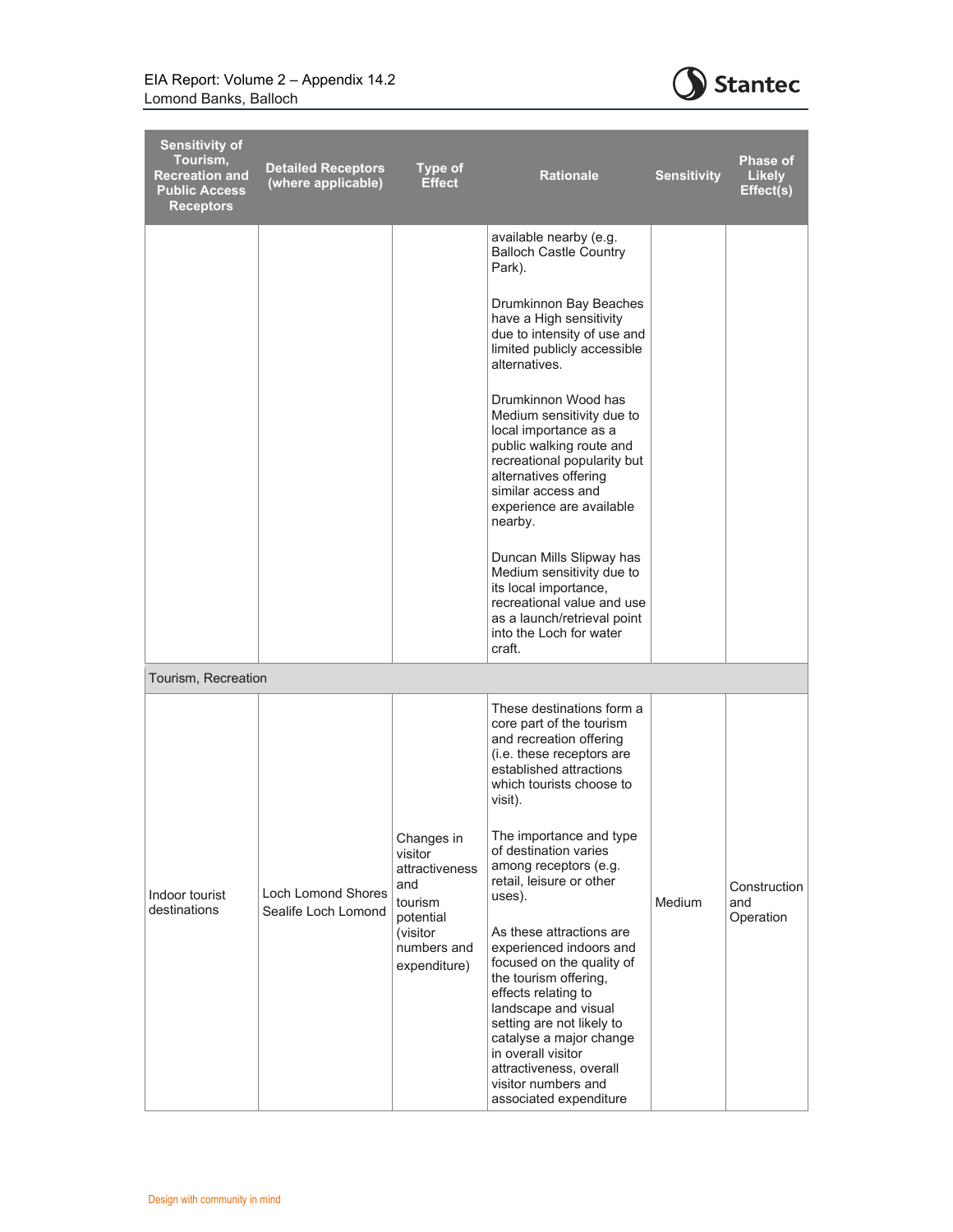

| <b>Sensitivity of</b><br>Tourism,<br><b>Recreation and</b><br><b>Public Access</b><br><b>Receptors</b> | <b>Detailed Receptors</b><br>(where applicable)                                                                                                                                                                       | <b>Type of</b><br><b>Effect</b>                                                                                   | <b>Rationale</b>                                                                                                                                                                                                                                                                                                                                                                                                                                                                                                                                                                                                                                                                                                                                                                                                                                   | <b>Sensitivity</b> | <b>Phase of</b><br><b>Likely</b><br>Effect(s) |
|--------------------------------------------------------------------------------------------------------|-----------------------------------------------------------------------------------------------------------------------------------------------------------------------------------------------------------------------|-------------------------------------------------------------------------------------------------------------------|----------------------------------------------------------------------------------------------------------------------------------------------------------------------------------------------------------------------------------------------------------------------------------------------------------------------------------------------------------------------------------------------------------------------------------------------------------------------------------------------------------------------------------------------------------------------------------------------------------------------------------------------------------------------------------------------------------------------------------------------------------------------------------------------------------------------------------------------------|--------------------|-----------------------------------------------|
|                                                                                                        |                                                                                                                                                                                                                       |                                                                                                                   | across the Tourism and<br>Recreation Study Area.                                                                                                                                                                                                                                                                                                                                                                                                                                                                                                                                                                                                                                                                                                                                                                                                   |                    |                                               |
| Outdoor tourist<br>attractions                                                                         | Loch Lomond Bird of<br><b>Prey Centre</b><br>Sweeney's Cruises<br>Maid of the Loch<br>Steam Slipway<br>TreeZone Aerial<br>Adventure Course<br>Loch Lomond Sea<br>Planes                                               | Changes in<br>visitor<br>attractiveness<br>and<br>tourism<br>potential<br>(visitor<br>numbers and<br>expenditure) | These destinations form a<br>core offering of the<br>tourism and recreation<br>sector (i.e. these<br>receptors are established<br>attractions which tourists<br>choose to visit owning to<br>their special features of<br>characteristics. The<br>importance, scale and<br>type of destination varies<br>considerably, but the<br>common element is that<br>the destination is<br>experienced outdoors in<br>the context of the<br>surrounding landscape.<br>Owing to the<br>heterogeneous nature of<br>these assets and since<br>each destination provides<br>a specific tourist offering,<br>any change in visitor<br>attractiveness of an<br>individual destination is<br>not in itself likely to<br>catalyse a major change<br>in overall visitor numbers<br>and associated<br>expenditure across the<br>Tourism and Recreation<br>Study Area. | Medium             | Construction<br>and<br>Operation              |
| Hospitality                                                                                            | Key hospitality<br>businesses of note<br>within the Tourism<br>and Recreation<br>Study Area:<br>Cameron House<br>Duck Bay Hotel and<br>Restaurant<br>The Cruin<br>The Coachhouse<br>Cucina<br>Glenfern Guest<br>House | Changes in<br>visitor<br>attractiveness<br>and<br>tourism<br>potential<br>(visitor<br>numbers and<br>expenditure  | Similar to indoor tourist<br>attractions, bars and<br>restaurants are likely to be<br>largely experienced<br>indoors and focused on<br>the quality of the<br>hospitality offering.<br>Further, receptors with an<br>attractive landscape and<br>visual setting may use this<br>to differentiate themselves<br>from competitors.<br>Owing to the<br>heterogeneous nature of<br>these assets, any change<br>in the visitor attractiveness<br>of an individual hospitality<br>receptor is not likely to<br>catalyse a major change<br>in overall visitor numbers                                                                                                                                                                                                                                                                                      | Medium             | Construction<br>and<br>Operation              |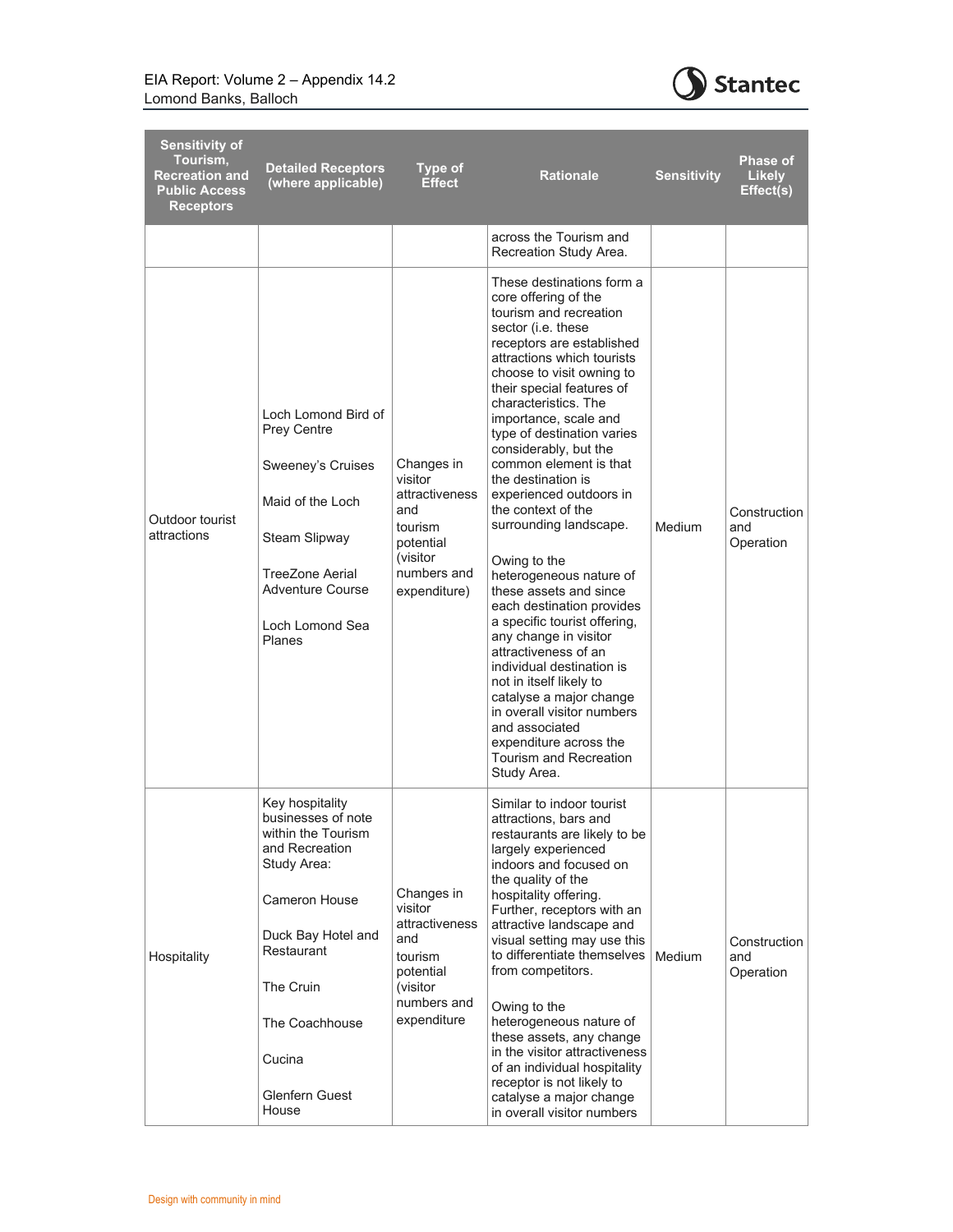

| <b>Sensitivity of</b><br>Tourism,<br><b>Recreation and</b><br><b>Public Access</b><br><b>Receptors</b> | <b>Detailed Receptors</b><br>(where applicable)                                                                                                                                                                                                                                                                                                                   | <b>Type of</b><br><b>Effect</b>                                                                                   | <b>Rationale</b>                                                                                                                                                                                                                                                                                                                                                                                                                                                                                                                                                                                                                                                                           | <b>Sensitivity</b> | Phase of<br><b>Likely</b><br>Effect(s) |
|--------------------------------------------------------------------------------------------------------|-------------------------------------------------------------------------------------------------------------------------------------------------------------------------------------------------------------------------------------------------------------------------------------------------------------------------------------------------------------------|-------------------------------------------------------------------------------------------------------------------|--------------------------------------------------------------------------------------------------------------------------------------------------------------------------------------------------------------------------------------------------------------------------------------------------------------------------------------------------------------------------------------------------------------------------------------------------------------------------------------------------------------------------------------------------------------------------------------------------------------------------------------------------------------------------------------------|--------------------|----------------------------------------|
|                                                                                                        | The Princess Rose<br><b>Fruin Farm</b><br>Inchmurrin Island<br><b>Hotel and Restaurant</b><br>The Riverside Bar<br>and Restaurant<br>It is noted that many<br>of the visitor<br>accommodation<br>receptors listed<br>below will contain<br>hospitality<br>businesses forming a<br>key reason for non-<br>residents choosing to<br>visit.                          |                                                                                                                   | and associated spend<br>across the Tourism and<br>Recreation Study Area.                                                                                                                                                                                                                                                                                                                                                                                                                                                                                                                                                                                                                   |                    |                                        |
| Visitor<br>accommodation                                                                               | Key visitor<br>accommodation<br>businesses of note<br>within the Tourism<br>and Recreation<br>Study Area:<br><b>Balloch House Hotel</b><br>Drumkinnon Holiday<br>Cottages<br><b>Lomond Woods</b><br><b>Holiday Park</b><br>Portnellan Farm<br>Lornhill Cottages<br>Ardoch Cottage<br>Garden Cottage<br>Ardoch Loch Lomond<br>Vale View<br>Four Seasons<br>Campers | Changes in<br>visitor<br>attractiveness<br>and<br>tourism<br>potential<br>(visitor)<br>numbers and<br>expenditure | As with outdoor tourist<br>destinations, visitor<br>accommodation (such as<br>hotels, guest houses,<br>B&Bs and campsites)<br>form a core offering of the<br>tourism and recreation<br>sector (i.e. tourists often<br>stay in short term<br>accommodation to visit<br>local destinations or<br>simply relax by making<br>use of on-site amenities.<br>As with hospitality<br>receptors, visitor<br>accommodation is likely to<br>be largely experienced<br>indoors and focused on<br>the quality of the<br>accommodation (and<br>associated facilities).<br>However, receptors with<br>an attractive landscape<br>setting may use this to<br>differentiate themselves<br>from competitors. | Medium             | Construction<br>and<br>Operation       |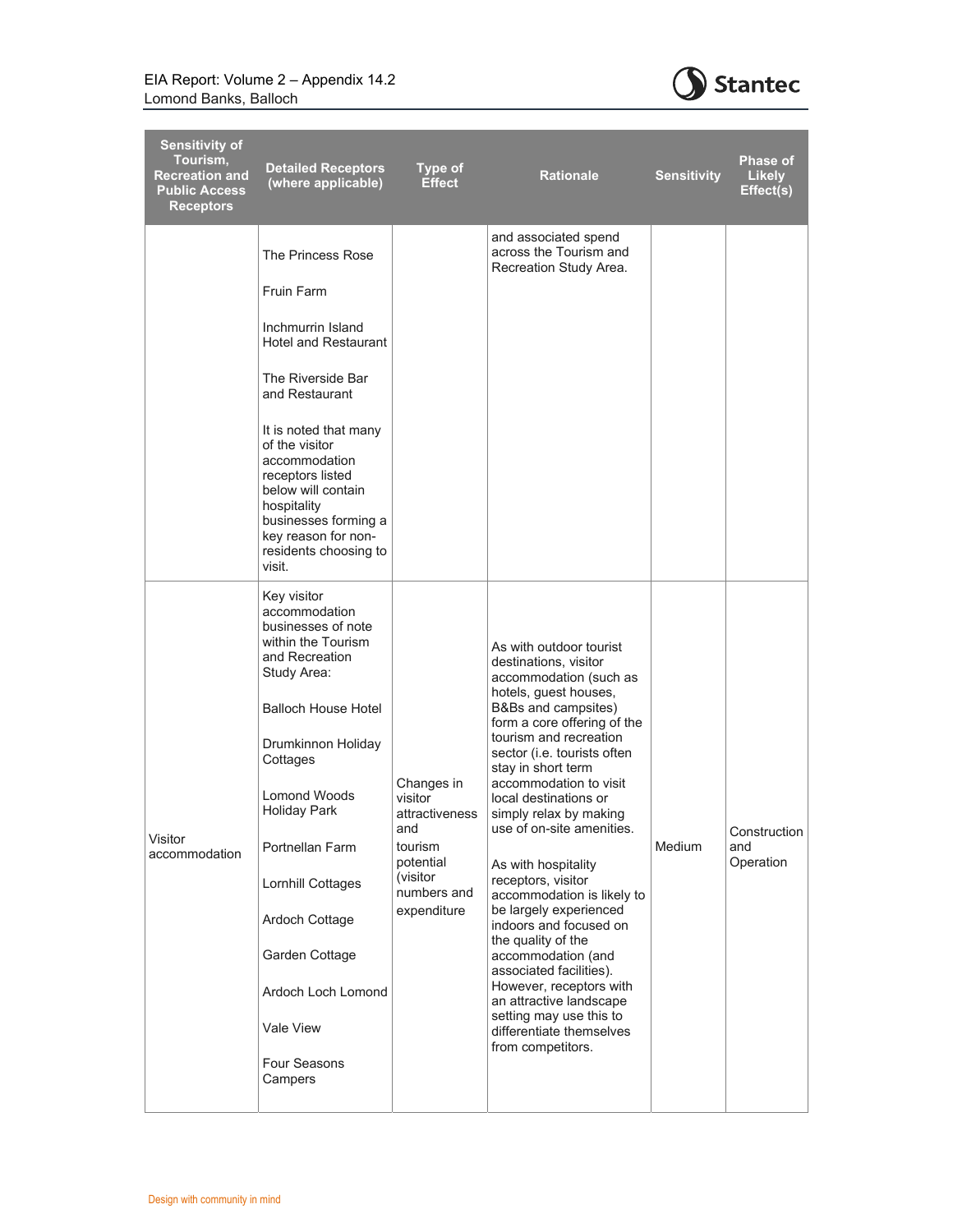

| <b>Sensitivity of</b><br>Tourism,<br><b>Recreation and</b><br><b>Public Access</b><br><b>Receptors</b> | <b>Detailed Receptors</b><br>(where applicable)  | <b>Type of</b><br><b>Effect</b>                | <b>Rationale</b>                                                                                                                                                                                                                                                                                            | <b>Sensitivity</b>                                                                                          | Phase of<br><b>Likely</b><br>Effect(s) |
|--------------------------------------------------------------------------------------------------------|--------------------------------------------------|------------------------------------------------|-------------------------------------------------------------------------------------------------------------------------------------------------------------------------------------------------------------------------------------------------------------------------------------------------------------|-------------------------------------------------------------------------------------------------------------|----------------------------------------|
|                                                                                                        | Alba B&B and Self<br>Catering<br>Accommodation   |                                                |                                                                                                                                                                                                                                                                                                             |                                                                                                             |                                        |
|                                                                                                        | <b>Blairhosh Cottage</b>                         |                                                |                                                                                                                                                                                                                                                                                                             |                                                                                                             |                                        |
|                                                                                                        | Dumbain Farm                                     |                                                |                                                                                                                                                                                                                                                                                                             |                                                                                                             |                                        |
|                                                                                                        | Woodvale B&B                                     |                                                |                                                                                                                                                                                                                                                                                                             |                                                                                                             |                                        |
|                                                                                                        | Gowanlea Guest<br>House                          |                                                |                                                                                                                                                                                                                                                                                                             |                                                                                                             |                                        |
|                                                                                                        | Sheildaig Farm B&B                               |                                                |                                                                                                                                                                                                                                                                                                             |                                                                                                             |                                        |
|                                                                                                        | Waterhouse Inn                                   |                                                |                                                                                                                                                                                                                                                                                                             |                                                                                                             |                                        |
|                                                                                                        | Sunnyside B&B                                    |                                                |                                                                                                                                                                                                                                                                                                             |                                                                                                             |                                        |
|                                                                                                        | <b>Balloch Castle and</b><br><b>Country Park</b> |                                                | Similar to designated<br>routes and outdoor tourist<br>attractions, areas of open<br>countryside (both land and                                                                                                                                                                                             |                                                                                                             |                                        |
|                                                                                                        | <b>Carrick Golf Course</b>                       |                                                | water) form a central part<br>of the core offering of the                                                                                                                                                                                                                                                   |                                                                                                             |                                        |
|                                                                                                        | "The Wee Demon"<br>Golf Course                   | Changes in<br>visitor<br>attractiveness<br>and | tourism and recreation<br>sector as they provide<br>outdoor opportunities for<br>undertaking recreational                                                                                                                                                                                                   |                                                                                                             |                                        |
|                                                                                                        | Loch Lomond Pony<br>Trekking                     |                                                | activities, with access for<br>recreational purposes<br>guaranteed under the<br>Land Reform (Scotland)<br>Act 2003. The type of<br>activity undertaken varies<br>considerably and may be<br>terrestrial or water based.<br>with experiential value<br>generated largely by<br>participating in the activity |                                                                                                             |                                        |
|                                                                                                        | <b>River Leven</b>                               |                                                |                                                                                                                                                                                                                                                                                                             |                                                                                                             |                                        |
| Recreational                                                                                           | Loch Lomond                                      |                                                |                                                                                                                                                                                                                                                                                                             |                                                                                                             | Construction                           |
| activities in the<br>open countryside                                                                  | Vale of Leven &<br><b>District Angling Club</b>  | tourism<br>potential<br>(visitor               |                                                                                                                                                                                                                                                                                                             | Medium                                                                                                      | and<br>Operation                       |
|                                                                                                        | In your element bike<br>& boat hire              | numbers and<br>expenditure                     | itself.<br>However, recreational                                                                                                                                                                                                                                                                            |                                                                                                             |                                        |
|                                                                                                        | Drumchapel and<br>Clydebank Kayak<br>Club        |                                                | activities undertaken<br>outdoors are experienced<br>in the context of the                                                                                                                                                                                                                                  |                                                                                                             |                                        |
|                                                                                                        | <b>Balloch Cruising</b><br>Club                  |                                                |                                                                                                                                                                                                                                                                                                             | surrounding landscape<br>and an attractive<br>landscape setting may<br>contribute to experiential<br>value. |                                        |
|                                                                                                        | Sandbar Cruising<br>Club                         |                                                | Owning to the                                                                                                                                                                                                                                                                                               |                                                                                                             |                                        |
|                                                                                                        |                                                  |                                                | heterogamous nature of<br>recreational activities and                                                                                                                                                                                                                                                       |                                                                                                             |                                        |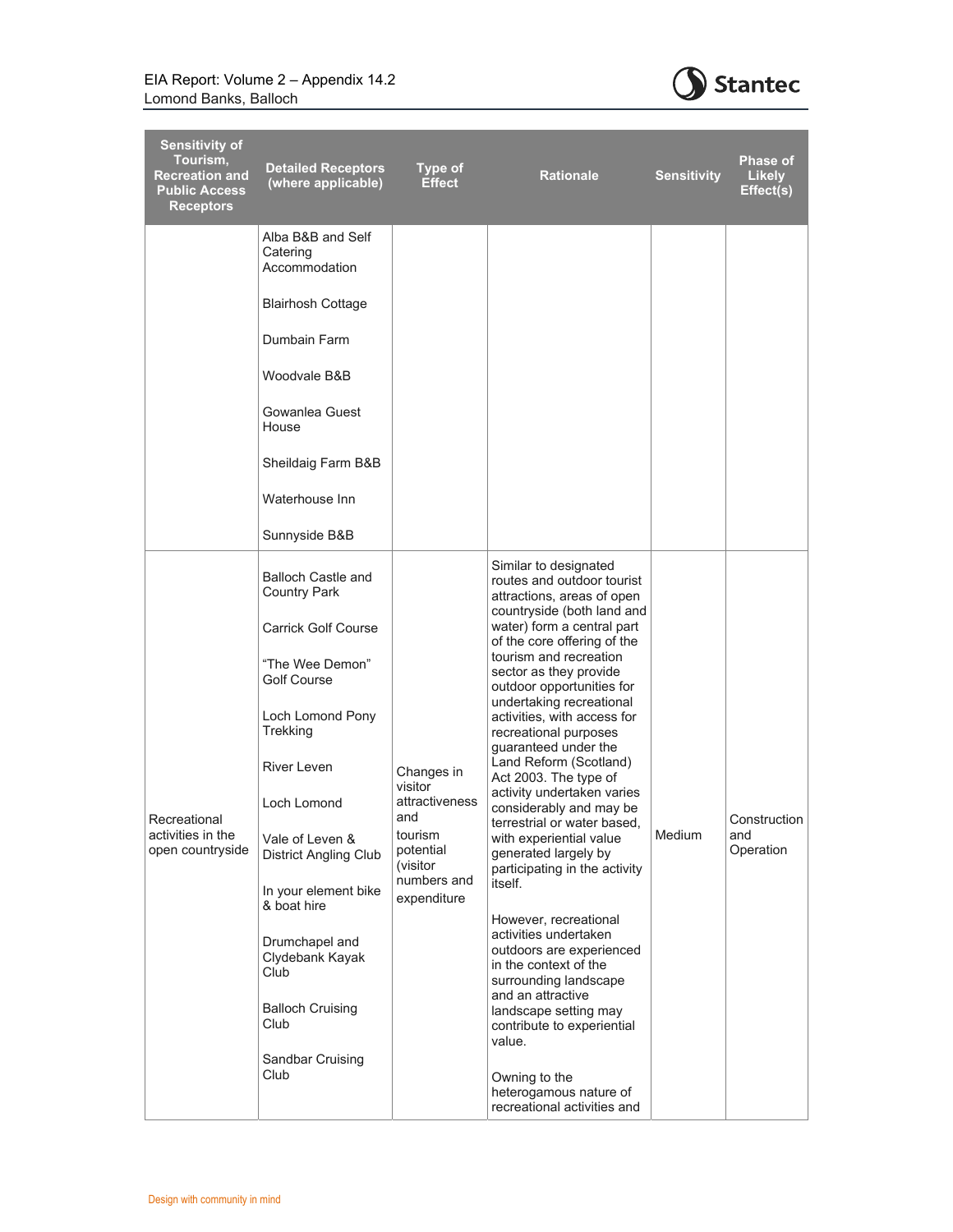

| <b>Sensitivity of</b><br>Tourism,<br><b>Recreation and</b><br><b>Public Access</b><br><b>Receptors</b> | <b>Detailed Receptors</b><br>(where applicable)                                                                                                                                                                                                                                                                                                                                  | <b>Type of</b><br><b>Effect</b>                                                                                  | <b>Rationale</b>                                                                                                                                                                                                                                                                                                                                                                                                                                                                                                                                                       | <b>Sensitivity</b> | <b>Phase of</b><br><b>Likely</b><br>Effect(s) |
|--------------------------------------------------------------------------------------------------------|----------------------------------------------------------------------------------------------------------------------------------------------------------------------------------------------------------------------------------------------------------------------------------------------------------------------------------------------------------------------------------|------------------------------------------------------------------------------------------------------------------|------------------------------------------------------------------------------------------------------------------------------------------------------------------------------------------------------------------------------------------------------------------------------------------------------------------------------------------------------------------------------------------------------------------------------------------------------------------------------------------------------------------------------------------------------------------------|--------------------|-----------------------------------------------|
|                                                                                                        | <b>Slipway Cruising</b><br>Club<br>Events:<br>Loch Lomond<br><b>Highland Games</b><br><b>Great Scottish Swim</b><br>Run Loch Lomond<br>10 $k$ and $5k$<br>Beaches:<br>Drumkinnon Bay<br><b>Beach</b><br>Drumkinnon Bay<br>Beach (North)<br><b>River Leven</b><br>Shoreline<br>Woodlands:<br>Drumkinnon Wood<br>Woodland East of<br>Pier Road<br>Duncan Mills<br>Memorial Slipway |                                                                                                                  | their landscape settings,<br>any change in the<br>attractiveness of<br>undertaking an induvial<br>activity is not itself likely to<br>catalyse a major change<br>in overall visitor numbers<br>and associated<br>expenditure across the<br>Tourism and Recreation<br>Study Area.                                                                                                                                                                                                                                                                                       |                    |                                               |
| Tourists travelling<br>(by road) in the<br>open countryside                                            | A82<br>A811<br>Old Luss Road<br><b>Balloch Road</b><br>Other minor roads                                                                                                                                                                                                                                                                                                         | Changes in<br>visitor<br>attractiveness<br>and<br>tourism<br>potential<br>(visitor<br>numbers and<br>expenditure | Travelling to, from or<br>between tourist<br>destinations, recreational<br>activities or<br>hospitality/accommodation<br>itself forms part of the<br>overall tourism<br>experience. Tourists may<br>select particular<br>accommodation or<br>destinations owing to their<br>accessibility (amongst<br>other factors) and any<br>unexpected disruption to<br>journeys may detract from<br>their enjoyment of the<br>tourist experience.<br>Changes in visual amenity<br>would only be<br>experienced momentarily<br>throughout a journey and<br>are thus less likely to | <b>Medium</b>      | Construction<br>and<br>Operation              |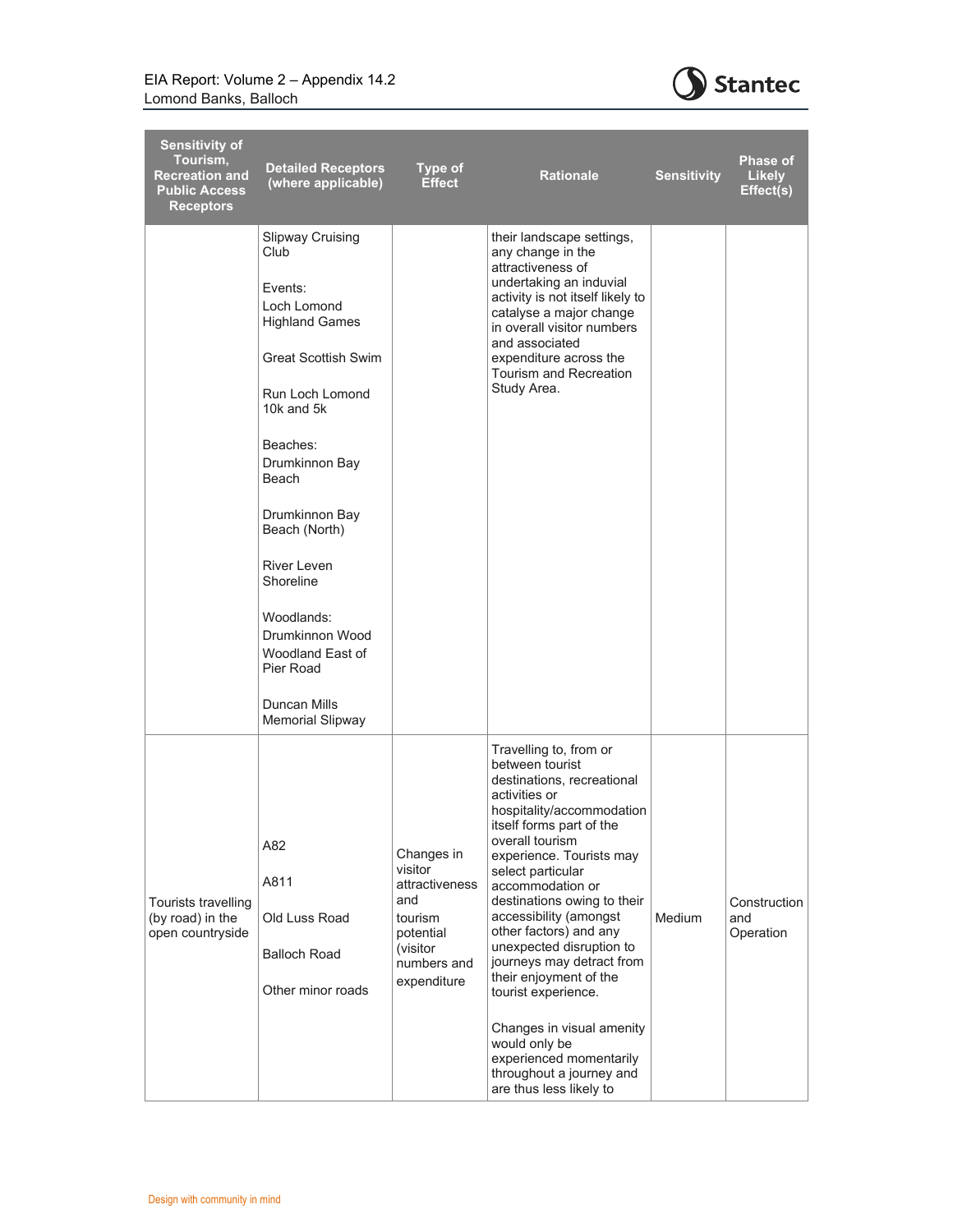

| <b>Sensitivity of</b><br>Tourism,<br><b>Recreation and</b><br><b>Public Access</b><br><b>Receptors</b> | <b>Detailed Receptors</b><br>(where applicable) | Type of<br><b>Effect</b> | <b>Rationale</b>                                                                                                                                                                                                                                                                                                                                                                                | <b>Sensitivity</b> | <b>Phase of</b><br><b>Likely</b><br>Effect(s) |
|--------------------------------------------------------------------------------------------------------|-------------------------------------------------|--------------------------|-------------------------------------------------------------------------------------------------------------------------------------------------------------------------------------------------------------------------------------------------------------------------------------------------------------------------------------------------------------------------------------------------|--------------------|-----------------------------------------------|
|                                                                                                        |                                                 |                          | detract from the overall<br>tourist experience.<br>Beyond potentially<br>impacting on individual<br>tourism experiences, any<br>change in the amenity of<br>tourists whilst travelling<br>through the open<br>countryside is not itself<br>likely to catalyse a major<br>change in overall visitor<br>numbers and associated<br>expenditure across the<br>Tourism and Recreation<br>Study Area. |                    |                                               |

### **Summary of Receptor Sensitivity**

**Table 14-4** below summarises the sensitivity of socio-economic, tourism, recreation and public access receptors likely to experience effects from the Proposed Development and therefore require to be considered within the impact assessment presented in **Chapter 14 – Socioeconomics, Tourism, Recreation and Public Access** of the EIAR.

Table 14-4: Summary of Receptor Sensitivity

| <b>Receptor</b>                    | <b>Type of Effect</b>                |        | <b>Phase of Likely Effect(s)</b> |  |  |  |
|------------------------------------|--------------------------------------|--------|----------------------------------|--|--|--|
| Labour Market                      |                                      |        |                                  |  |  |  |
| Labour Market                      | Changes in employment<br>Low         |        | Construction and<br>Operation    |  |  |  |
| <b>Key Business Sectors</b>        |                                      |        |                                  |  |  |  |
| Construction                       | Changes in sectoral activity         | Low    | Construction                     |  |  |  |
| <b>Tourism and Recreation</b>      | and performance                      | Medium | Operation                        |  |  |  |
| <b>Public Access</b>               |                                      |        |                                  |  |  |  |
| <b>Principal Walking Routes</b>    |                                      |        |                                  |  |  |  |
| John Muir Way                      |                                      | High   | Construction and operation       |  |  |  |
| Three Lochs Way                    | Availability of access during        | High   | Construction and operation       |  |  |  |
| Loch Lomond Shores Walk            | construction and operation<br>phases | l ow   | Construction and operation       |  |  |  |
| <b>Balloch Castle Country Park</b> |                                      | Low    | Construction and operation       |  |  |  |
| Rights of Way                      |                                      |        |                                  |  |  |  |
| SD <sub>28</sub>                   |                                      | Low    | Construction and operation       |  |  |  |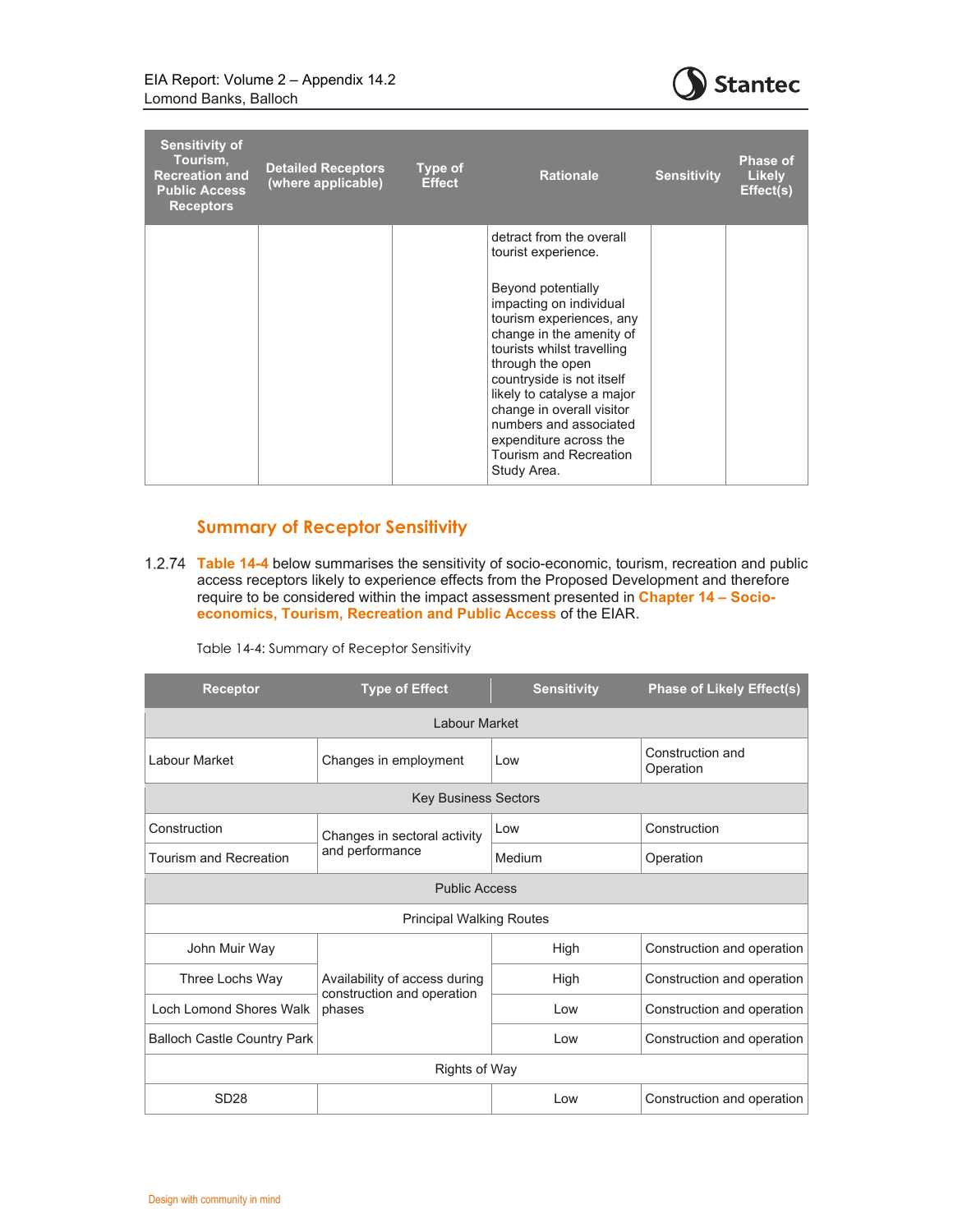

| Receptor                                    | <b>Type of Effect</b>                                                 | <b>Sensitivity</b> | <b>Phase of Likely Effect(s)</b> |  |  |
|---------------------------------------------|-----------------------------------------------------------------------|--------------------|----------------------------------|--|--|
| SD <sub>29</sub>                            |                                                                       | Low                | Construction and operation       |  |  |
| SD <sub>30</sub>                            |                                                                       | Low                | Construction and operation       |  |  |
| SD31                                        |                                                                       | Low                | Construction and operation       |  |  |
| SD <sub>44</sub>                            |                                                                       | Low                | Construction and operation       |  |  |
| SD <sub>45</sub>                            |                                                                       | Low                | Construction and operation       |  |  |
| SD <sub>46</sub>                            |                                                                       | Low                | Construction and operation       |  |  |
| SD47                                        |                                                                       | Low                | Construction and operation       |  |  |
| <b>SD53</b>                                 |                                                                       | Low                | Construction and operation       |  |  |
| <b>SD55</b>                                 |                                                                       | Low                | Construction and operation       |  |  |
| <b>SD56</b>                                 |                                                                       | Low                | Construction and operation       |  |  |
| SD <sub>57</sub>                            |                                                                       | Low                | Construction and operation       |  |  |
| SD <sub>60</sub>                            |                                                                       | Low                | Construction and operation       |  |  |
| SD <sub>81</sub>                            | Availability of access during                                         | Low                | Construction and operation       |  |  |
| <b>SD82</b>                                 | construction and operation<br>phases                                  | Low                | Construction and operation       |  |  |
| SD <sub>83</sub>                            |                                                                       | Low                | Construction and operation       |  |  |
| SD <sub>84</sub>                            |                                                                       | Low                | Construction and operation       |  |  |
| SD97                                        |                                                                       | Low                | Construction and operation       |  |  |
| SD <sub>99</sub>                            |                                                                       | Low                | Construction and operation       |  |  |
| SD103                                       |                                                                       | Low                | Construction and operation       |  |  |
| <b>SD58</b>                                 |                                                                       | Low                | Construction and operation       |  |  |
| <b>SD61</b>                                 |                                                                       | Low                | Construction and operation       |  |  |
| SD62                                        |                                                                       | Low                | Construction and operation       |  |  |
| SD102                                       |                                                                       | Low                | Construction and operation       |  |  |
| SD95 (vindicated vehicular<br>right of way) |                                                                       | Low                | Construction and operation       |  |  |
| SD109                                       |                                                                       | Low                | Construction and operation       |  |  |
| SD59 (Other route)                          |                                                                       | Low                | Construction and operation       |  |  |
|                                             | Heritage Path                                                         |                    |                                  |  |  |
| Stoneymollan Road                           | Availability of access during<br>construction and operation<br>phases | Low                | Construction and operation       |  |  |
|                                             | <b>Core Paths</b>                                                     |                    |                                  |  |  |
| Within site boundary                        |                                                                       | <b>Medium</b>      | Construction and operation       |  |  |